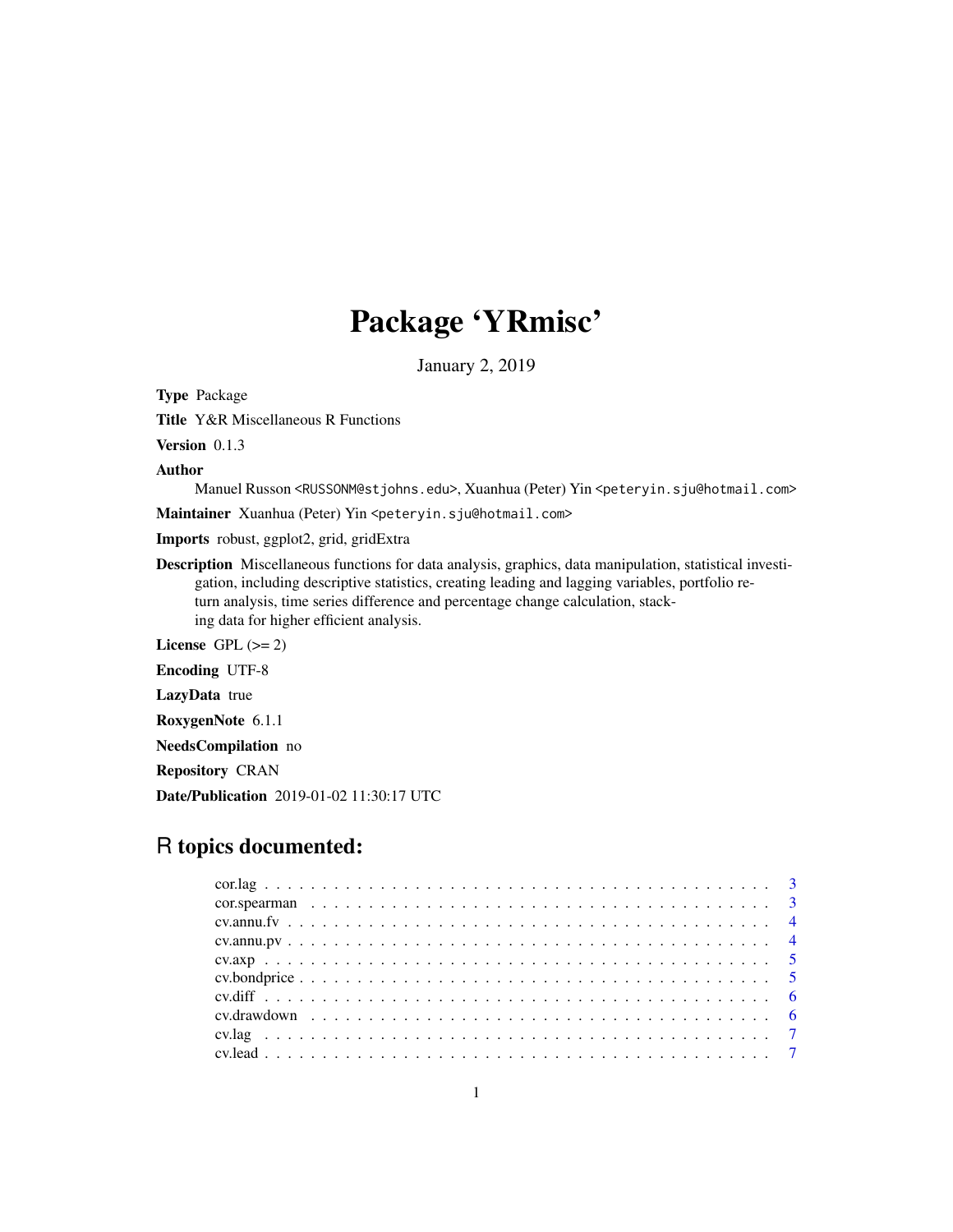|  | 8  |
|--|----|
|  | 8  |
|  | 9  |
|  | 9  |
|  | 10 |
|  | 10 |
|  | 11 |
|  | 11 |
|  | 12 |
|  | 12 |
|  | 13 |
|  | 13 |
|  | 14 |
|  | 14 |
|  | 15 |
|  | 15 |
|  | 16 |
|  | 16 |
|  | 17 |
|  | 17 |
|  | 18 |
|  | 18 |
|  | 19 |
|  | 19 |
|  | 20 |
|  | 20 |
|  | 21 |
|  | 21 |
|  | 22 |
|  | 22 |
|  | 23 |
|  | 23 |
|  | 24 |
|  | 24 |
|  | 25 |
|  | 25 |
|  |    |
|  | 26 |
|  | 26 |
|  | 27 |
|  | 27 |
|  | 28 |
|  | 28 |
|  | 29 |
|  | 30 |
|  | 30 |
|  | 31 |
|  | 32 |
|  |    |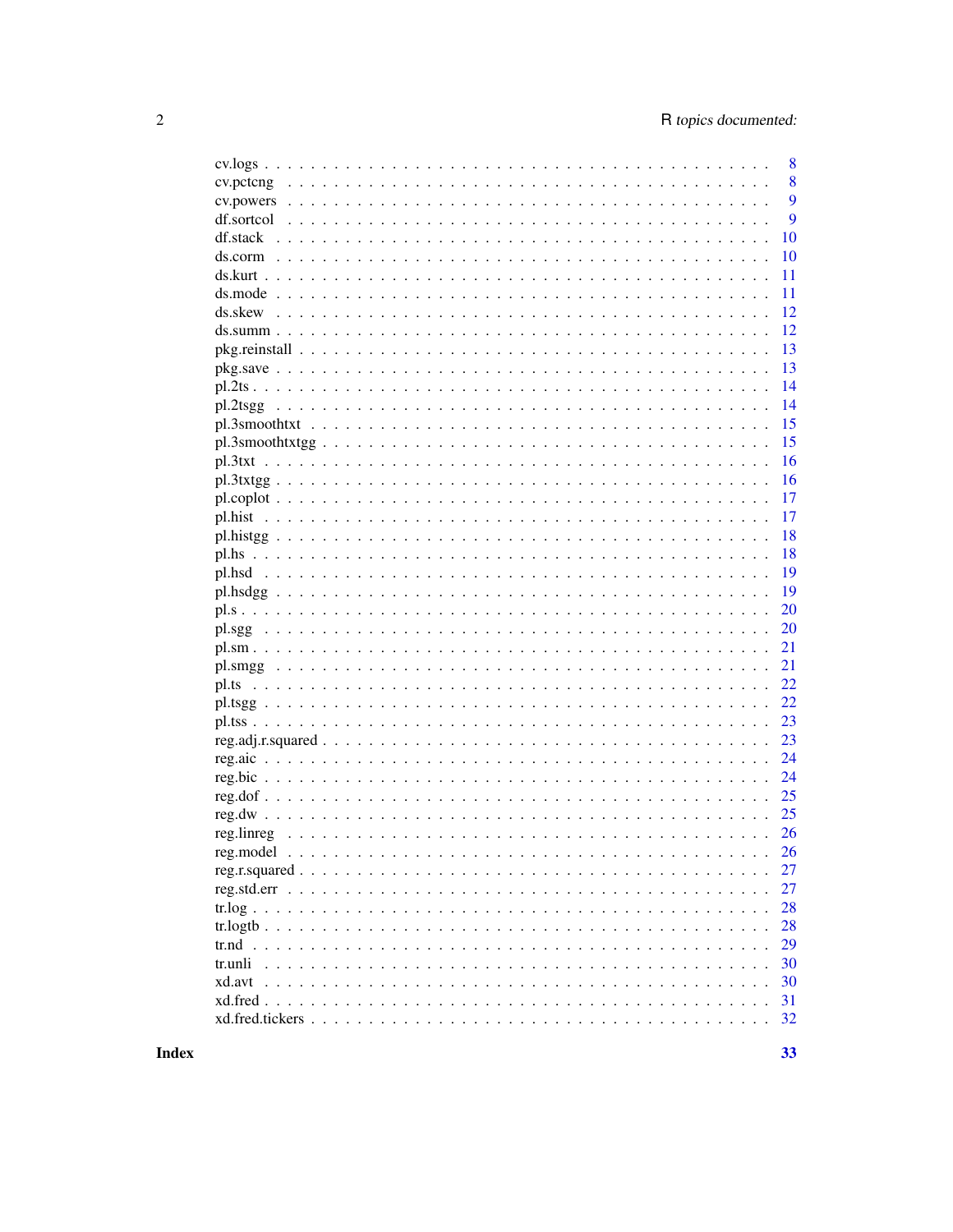<span id="page-2-0"></span>

Calculating correlation of two vectors with lag and lead periods. The correlations are used to determine the lag or lead effect between two variables. The correlation function uses "na.or.complete" method and calculate the Pearson's correlation.

#### Usage

cor.lag(x,y,lag,lead)

#### Arguments

| x    | the moving vector       |
|------|-------------------------|
| v    | the fixed vector:       |
| lag  | :number of lag periods  |
| lead | :number of lead periods |

# Examples

cor.lag(mtcars[,1],mtcars[,2],3,3)

cor.spearman *Spearman rank correlation*

# Description

Calculate Spearman Rank Correlation, which is the nonparametric version of the Pearson productmoment correlation.

# Usage

cor.spearman(x,y)

# Arguments

| x | a numeric variable |
|---|--------------------|
|   | a numeric variable |

# Examples

cor.spearman(mtcars[,1], mtcars[,3])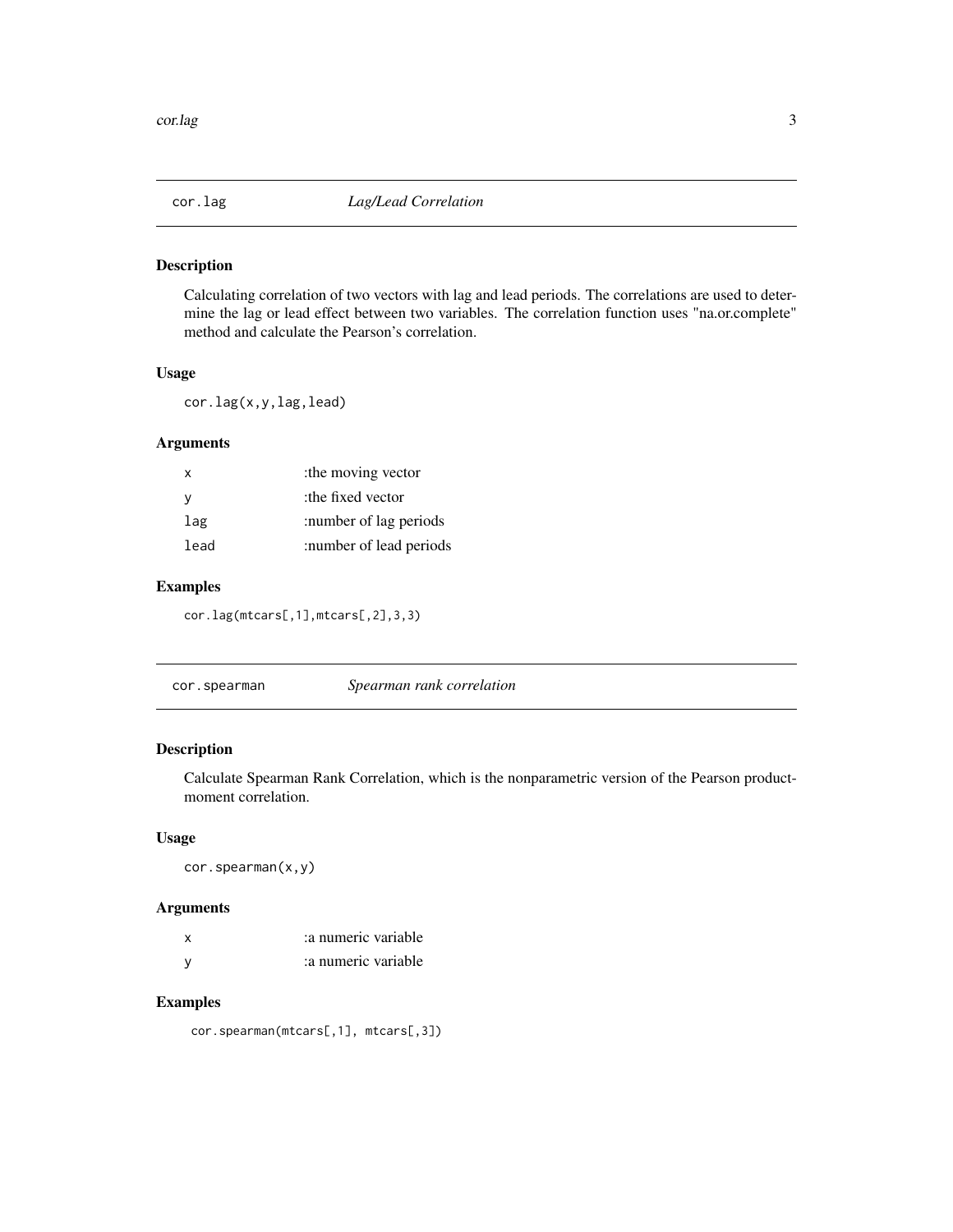<span id="page-3-0"></span>

Calculate future value of an ordinary annuity or an annuity due.

# Usage

 $cv.$  annu.  $fv(pmt, i, n, type = 0)$ 

# Arguments

| pmt  | the equal amount of payment of each period                |
|------|-----------------------------------------------------------|
|      | interest rate according to the period                     |
| n    | :number of periods                                        |
| type | : type = 0 for ordinary annuity, type = 1 for annuity due |

# Examples

cv.annu.fv(100,0.0248,10,0)

| cv.annu.pv | Calculate present value of annuity |
|------------|------------------------------------|
|------------|------------------------------------|

# Description

Calculate present value of an ordinary annuity or an annuity due.

# Usage

cv.annu.pv(pmt,i,n,k)

# Arguments

| pmt | the equal amount of payment of each period      |
|-----|-------------------------------------------------|
|     | interest rate according to the period           |
|     | :number of periods                              |
|     | :number of periods deferred until first payment |

# Examples

cv.annu.pv(100,0.0248,10,4)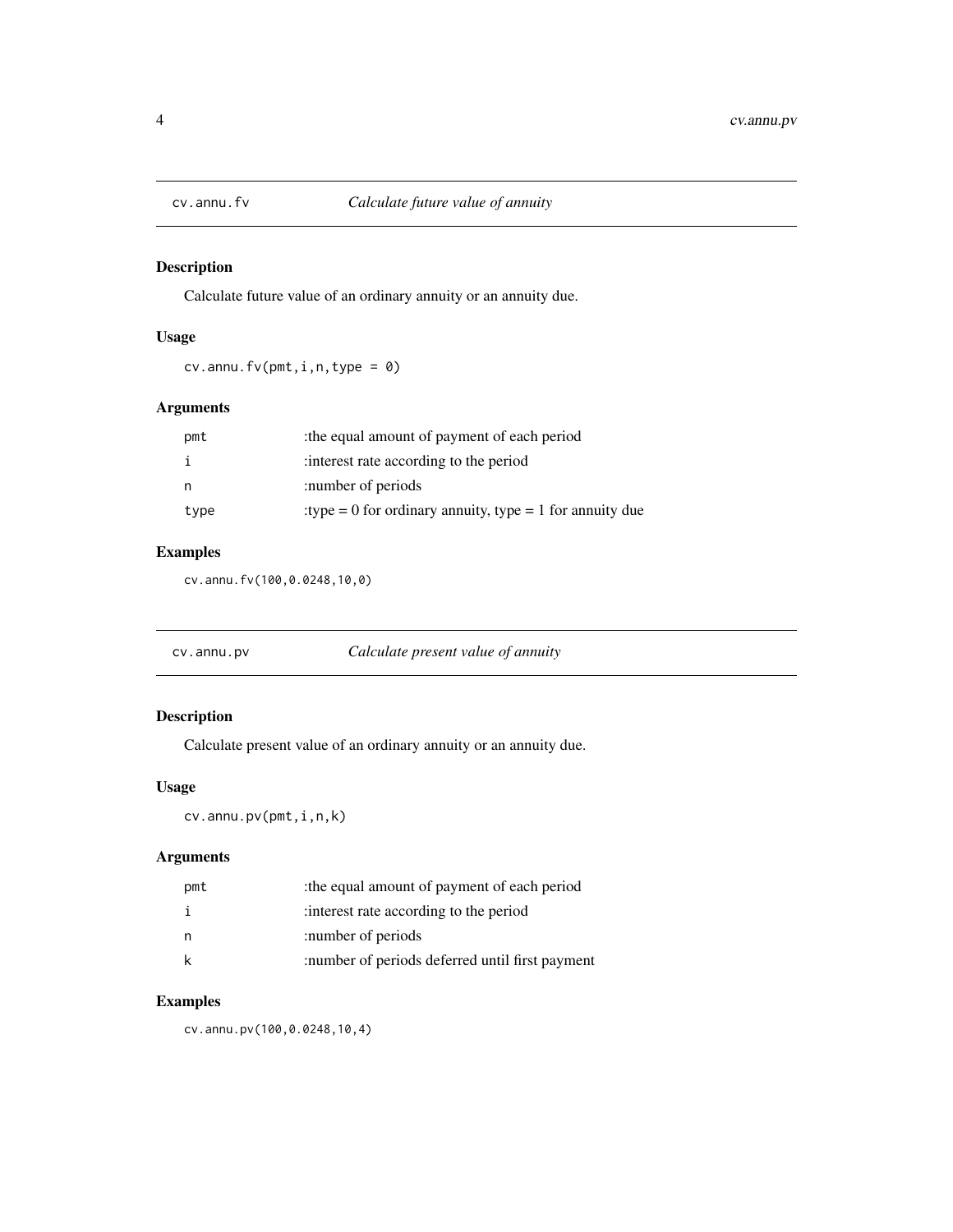<span id="page-4-0"></span>

Create a new variable with the base of a random number and power of the selected variable

# Usage

```
cv.axp(dataframe, var, n, range)
```
# Arguments

| dataframe | a data frame:                    |
|-----------|----------------------------------|
| var       | the variable selected:           |
| n         | :number of new variables created |
| range     | the range of base                |

# Examples

cv.axp(mtcars,"wt",5,c(1, 2))

cv.bondprice *Calculate the plain vanilla bond price*

# Description

Calculate the plain vanilla bond price

# Usage

```
cv.bondprice(par,c,yield,n,m)
```
# Arguments

| par   | :the face value of the bond            |
|-------|----------------------------------------|
| C     | the annual coupon rate of the bond:    |
| vield | the annual yield to maturity of a bond |
|       | :number of years                       |
| m     | :compounding period in a year          |

# Examples

cv.bondprice(1000,0.0248,0.0248,10,2)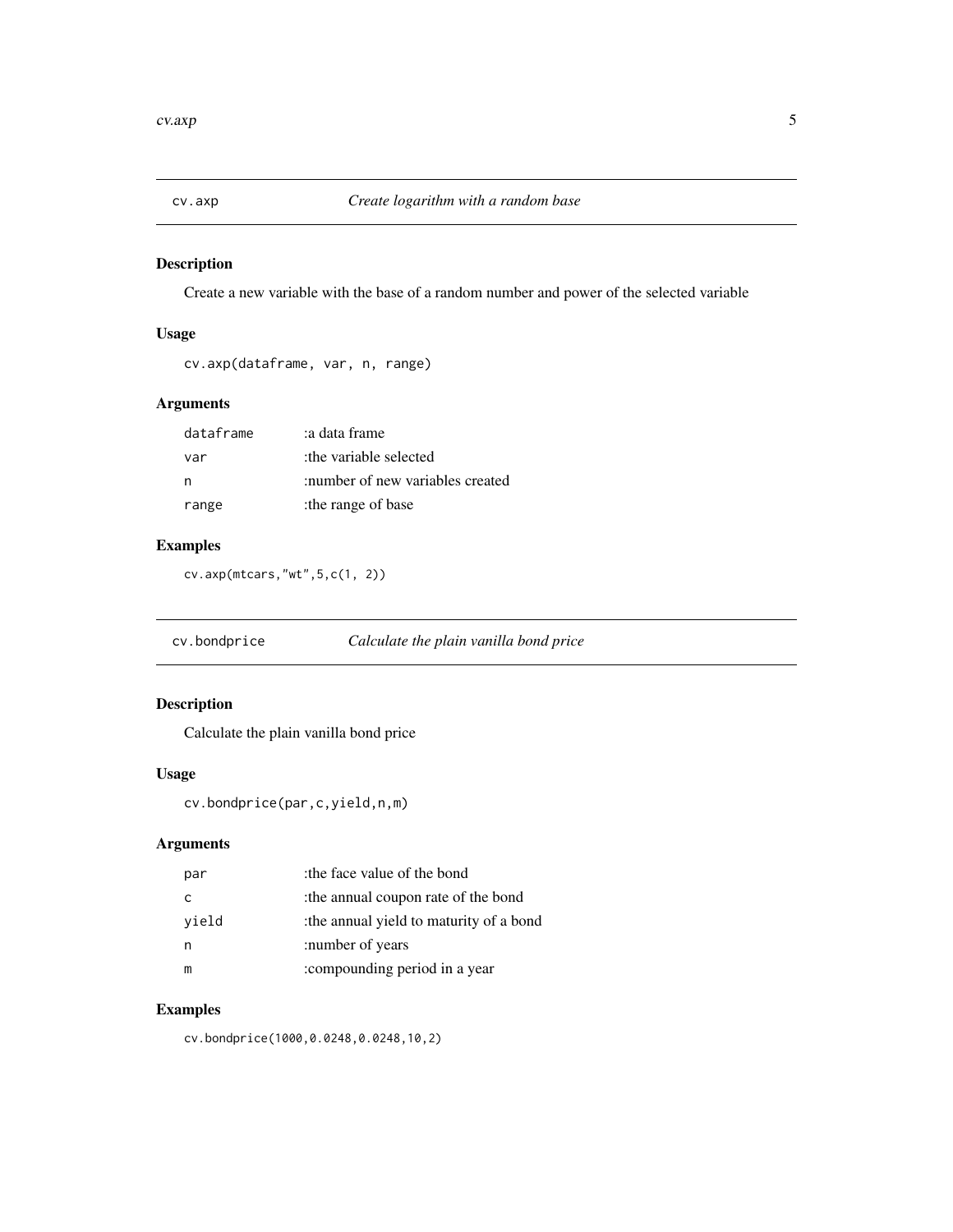<span id="page-5-0"></span>

Calculate the difference of a time series, with a specific lag period. The difference is used to show the change in value over set period.

#### Usage

cv.diff(x,n)

#### Arguments

|   | : a numeric vector      |
|---|-------------------------|
| n | : number of lag periods |

# Examples

cv.diff(mtcars[,2],1)

cv.drawdown *Largest draw down of returns*

# Description

Calculate largest draw down of a series of returns. This function calculates the maximum decrease in percentage over time, which can be used to test portfolio returns.

# Usage

cv.drawdown(x)

#### Arguments

x : a numeric vector of returns

# Examples

# rnorm() is used to simulate portfolio returns returns <- rnorm(100) cv.drawdown(returns)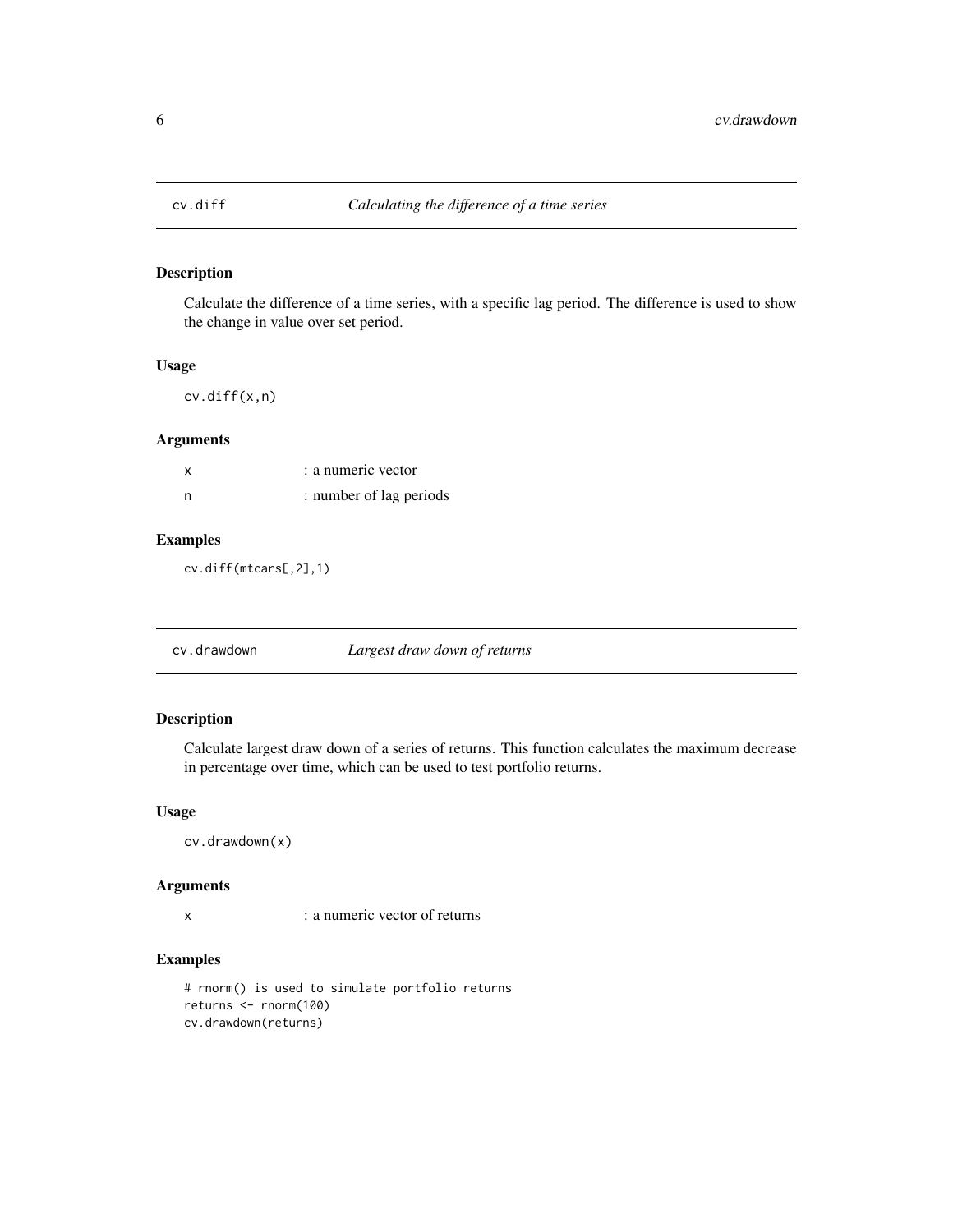<span id="page-6-0"></span>

Create a lag variable, with a choice of lag periods. The lag variable can be used to test lag effects between variables.

#### Usage

cv.lag(x,n)

# Arguments

| x | a vector:              |
|---|------------------------|
| n | :number of lag periods |

# Examples

cv.lag(mtcars[,2],3) data.frame(mtcars,cv.lag(mtcars[,3], 1))

| Create a lead variable<br>cv.lead |
|-----------------------------------|
|-----------------------------------|

# Description

Create a lead variable, with a choice of lead periods. The lead variable can be used to test lead effects between variables.

#### Usage

cv.lead(x,n)

# Arguments

|     | a vector:               |
|-----|-------------------------|
| - n | :number of lead periods |

# Examples

cv.lead(mtcars[,2],3) data.frame(mtcars,cv.lead(mtcars[,3], 3))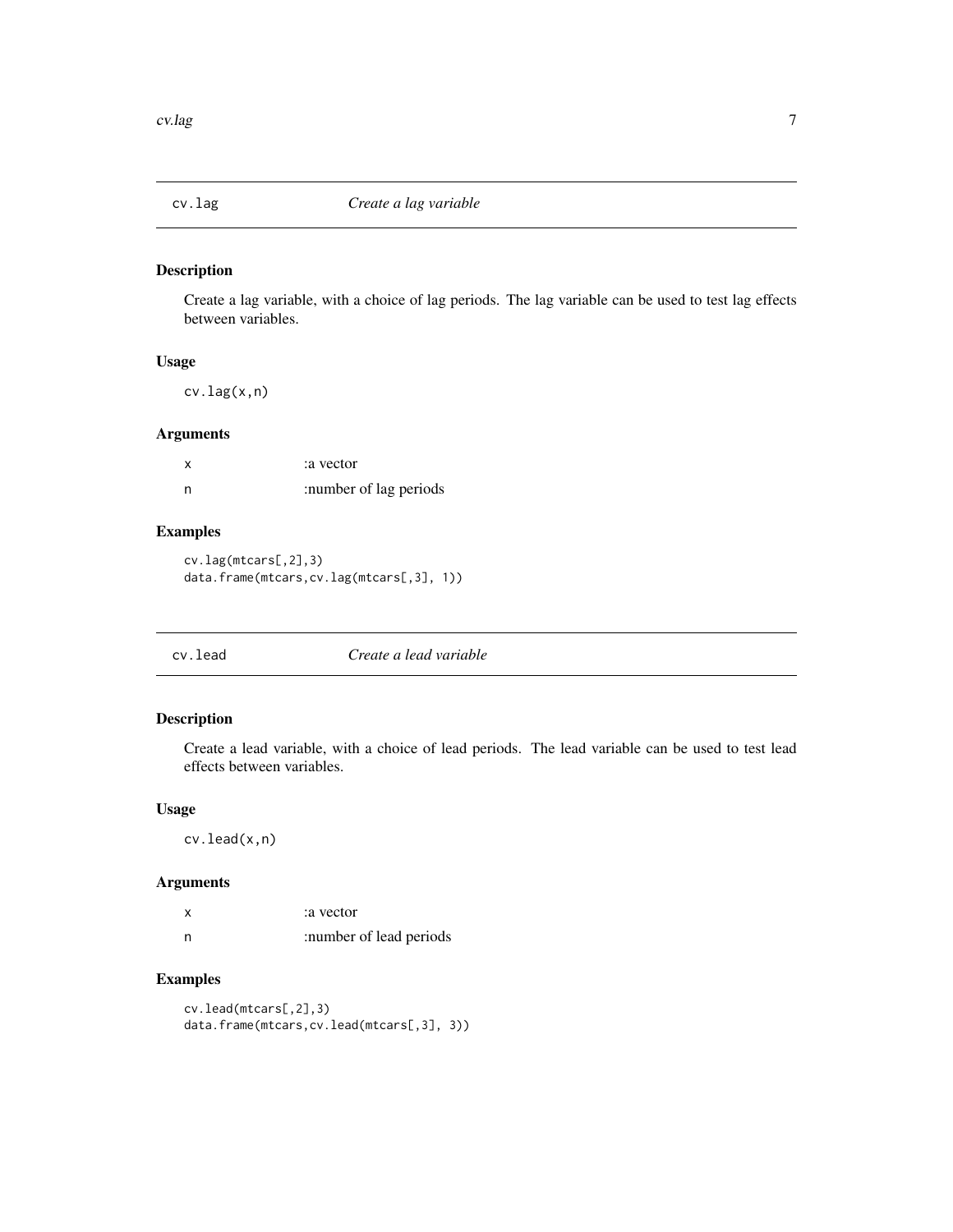<span id="page-7-0"></span>

Create a new variable that is the logarithm of the selected variable with the base of a random number

# Usage

cv.logs(dataframe, var, n, range)

# Arguments

| dataframe | a data frame:                    |
|-----------|----------------------------------|
| var       | the variable selected:           |
| n         | :number of new variables created |
| range     | the range of base                |

# Examples

cv.logs(mtcars,"wt",5,c(1, 2))

| Calculating rate of return of a vector<br>cv.pctcng |  |
|-----------------------------------------------------|--|
|-----------------------------------------------------|--|

# Description

Calculating the percentage change of a time series vector for further analysis, including calculating beta of companies, plotting to see the trend of the stock for technical analysis.

# Usage

cv.pctcng(x,n)

# Arguments

| x | a numeric vector        |
|---|-------------------------|
| n | : number of lag periods |

# Examples

cv.pctcng(mtcars[,1],1)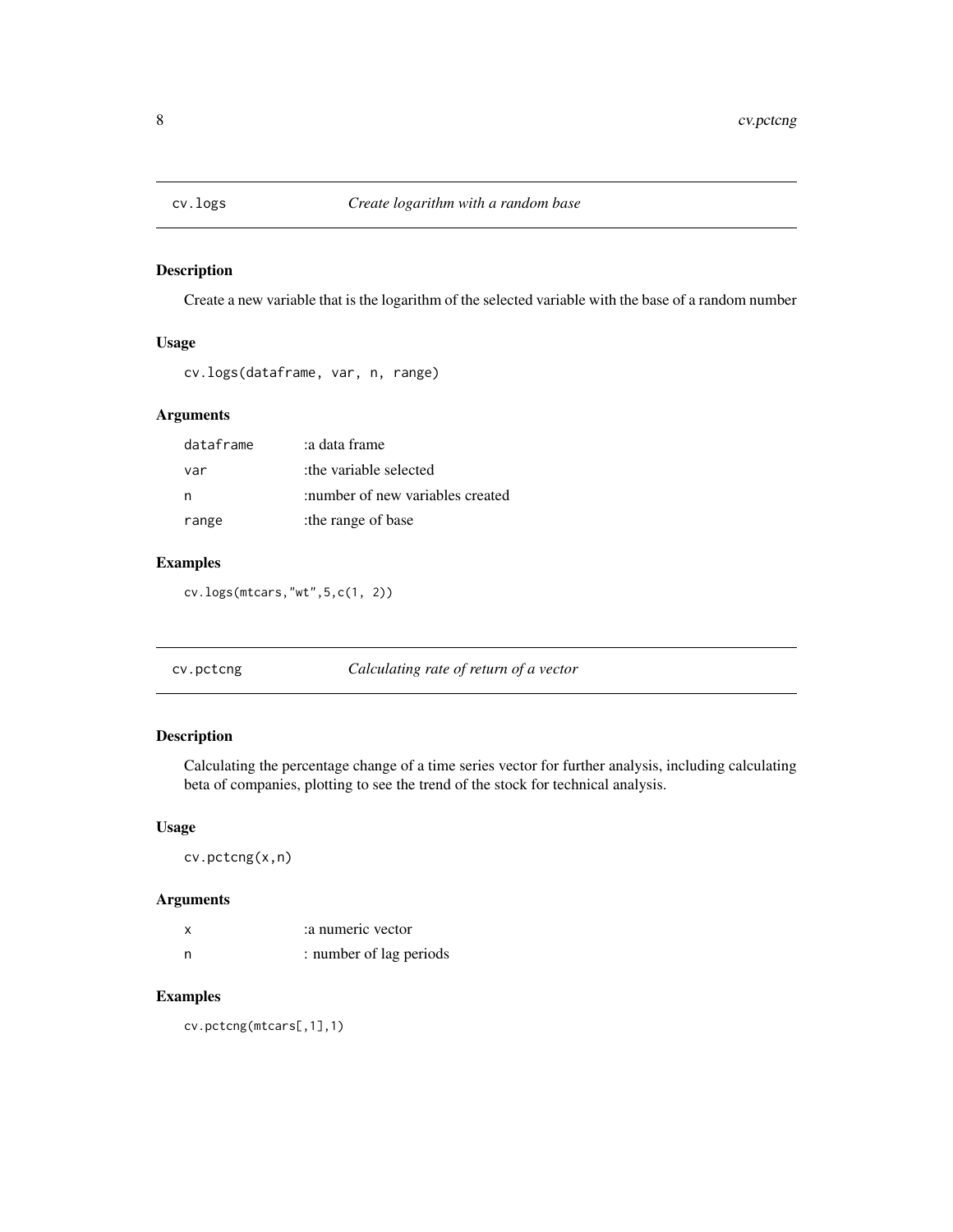<span id="page-8-0"></span>

Create a new variable that is the nth power of the selected variable

# Usage

cv.powers(dataframe, var, n, range)

# Arguments

| dataframe | a data frame:                    |
|-----------|----------------------------------|
| var       | the variable selected:           |
| n         | :number of new variables created |
| range     | :the range of power              |

# Examples

cv.powers(mtcars,"wt",5,c(1, 2))

df.sortcol *Sort a data frame by a column*

#### Description

Sort a data frame by a column of choice. The column of choice is specified by the number of the column.

#### Usage

df.sortcol(x,n,desc)

# Arguments

| X    | a data frame:                                                               |
|------|-----------------------------------------------------------------------------|
| n    | :number column to sort                                                      |
| desc | the order of sorting, default set to TRUE; for ascending order set to FALSE |

# Examples

df.sortcol(mtcars,2,desc = TRUE)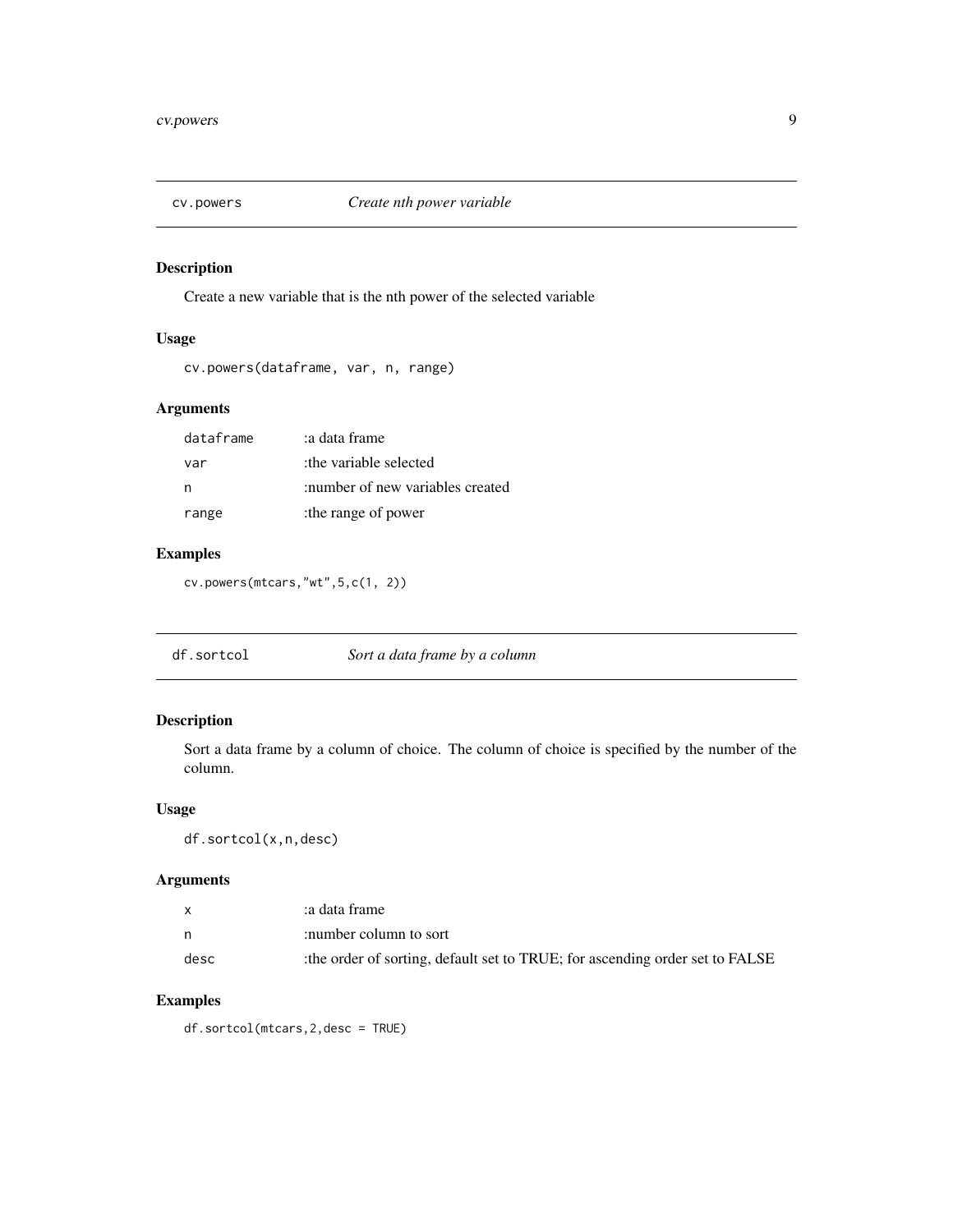<span id="page-9-0"></span>

Stack data frame by one classifier. This function takes the first column as a ordering variable. Then it take the variables names and repeat as the second column. The last column will be data under each variable name. This function is created to enable easier investigation with apply functions.

#### Usage

df.stack(df,name)

#### Arguments

| df   | : a data frame used to stack           |
|------|----------------------------------------|
| name | : new variable names of the data frame |

# Examples

```
df <- data.frame(matrix(nrow=100,ncol=100))
for(i in 1:100){
 df[,i] <- rep(runif(1,1,100),100)
}
dim(df)
hdf <- df.stack(df,c("date","tkr","price"))
```
ds.corm *Correlation matrix*

#### Description

Calculating the correlation matrix of a data frame and return in a data frame object

# Usage

ds.corm(x,n)

# Arguments

| x   | a data frame:             |
|-----|---------------------------|
| - n | :number of decimal points |

# Examples

ds.corm(mtcars,3)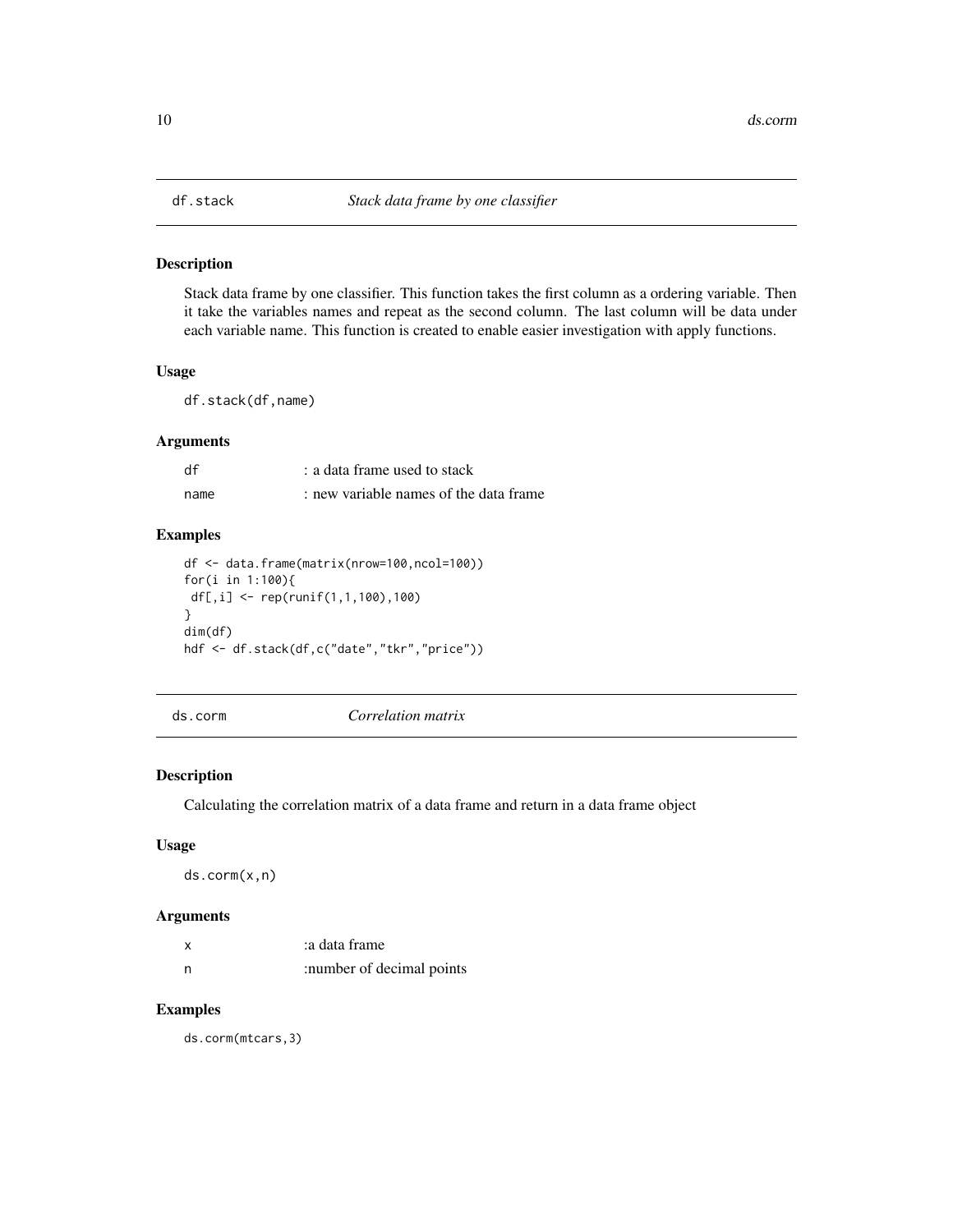<span id="page-10-0"></span>

Kurtosis

# Usage

ds.kurt(x)

# Arguments

x :a numeric variable

# Examples

ds.kurt(mtcars[,2])

# ds.mode *Calculating mode for numeric data*

# Description

Calculating mode for numeric data.

# Usage

ds.mode(x)

# Arguments

x :a numeric variable

# Examples

ds.mode(mtcars[,2])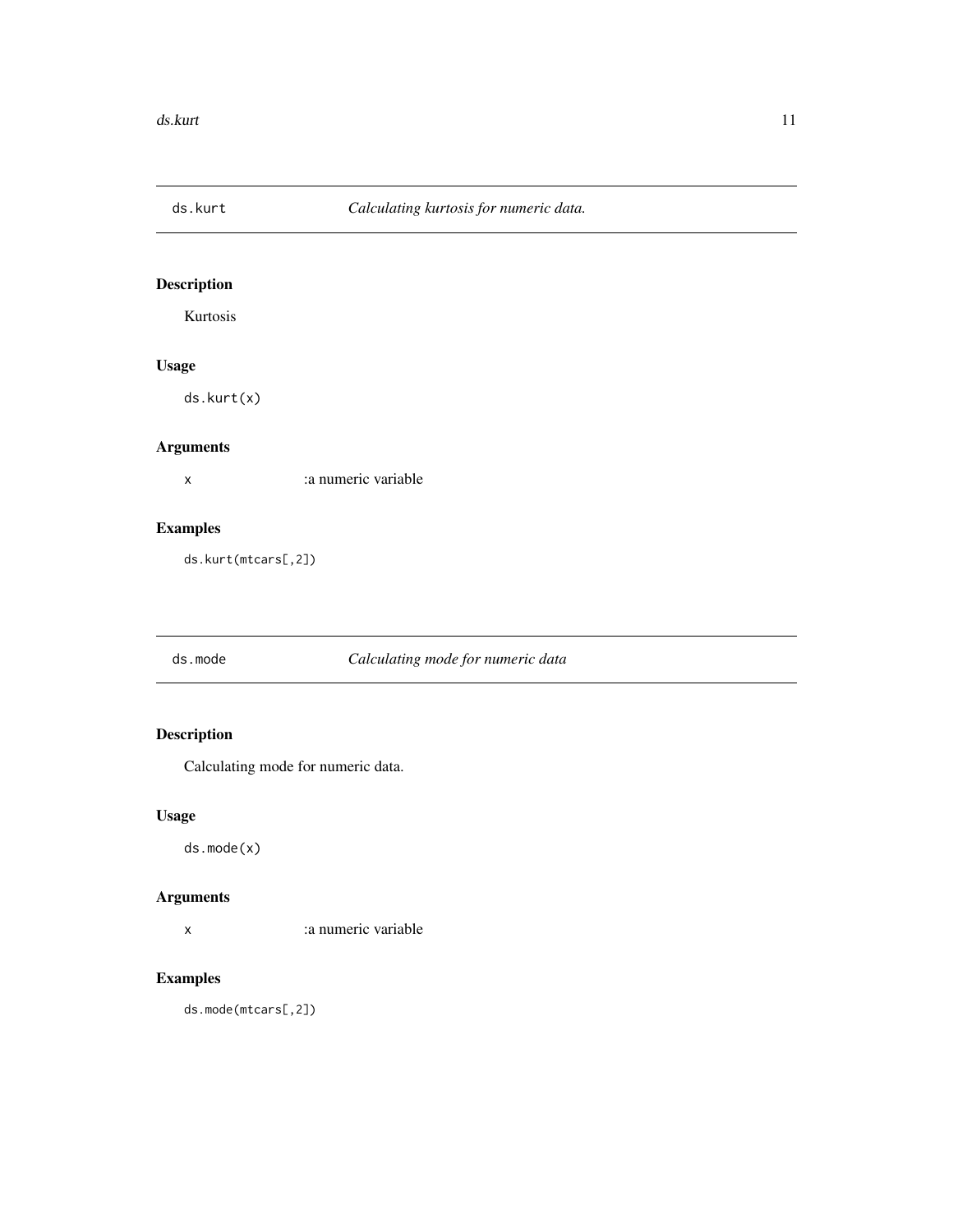<span id="page-11-0"></span>

Calculating Pearson's skewness in three types: mode, median, and mean.

#### Usage

ds.skew(x, type = 3)

# Arguments

| X    | a numeric variable                                                                       |
|------|------------------------------------------------------------------------------------------|
| type | :type = 1 for mode skewness; type = 2 for median skewness; type = 3 for mean<br>skewness |

# Examples

ds.skew(mtcars[,1])

ds.summ *Descriptive statistics of a data frame*

#### Description

Calculating the descriptive statistics of a data frame and exporting in a data frame. The report data frame contains: number of observations, maximum value, minimum value, mean, median, mode, variance, standard deviation, skewness and kurtosis.

#### Usage

ds.summ(x,n)

# Arguments

|   | a data frame:                     |
|---|-----------------------------------|
| n | :number of decimal points rounded |

#### Examples

ds.summ(mtcars,3)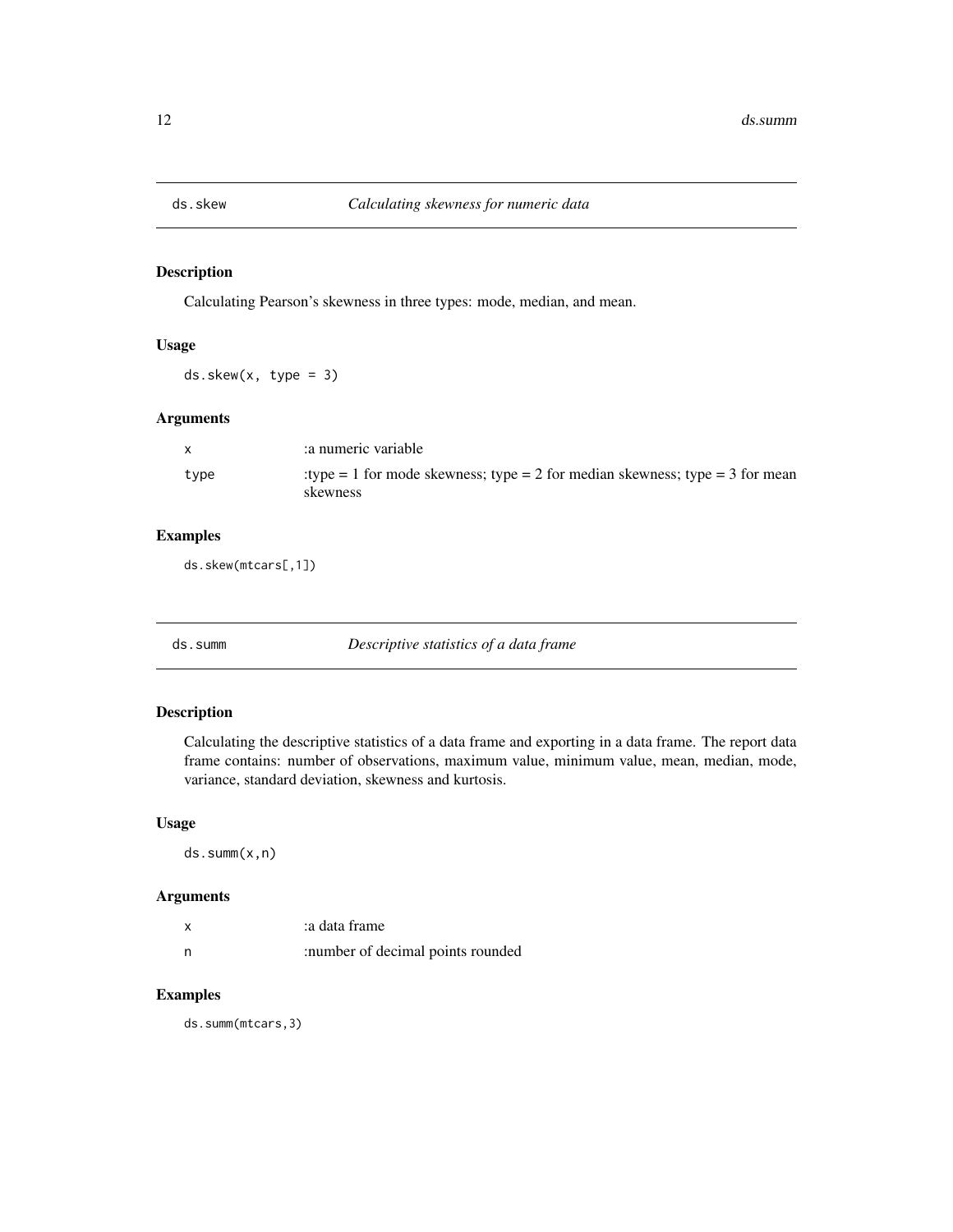<span id="page-12-0"></span>

Reinstall packages from pre-saved RDA file, using pkg.save(). If no path is given, the function will try to look in the current working directory.

# Usage

```
pkg.reinstall(path)
```
#### Arguments

path :a path that contains saved RDA file

#### Examples

```
path <- getwd()
pkg.save(path)
pkg.reinstall(path)
```
pkg.save *Save installed packages*

# Description

Save installed packages to an RDA file in a given directory. If no path is given, the file will be saved in the current working directory.

#### Usage

```
pkg.save(path)
```
# Arguments

path :a path to save installed package file

# Examples

```
path <- getwd()
pkg.save(path)
```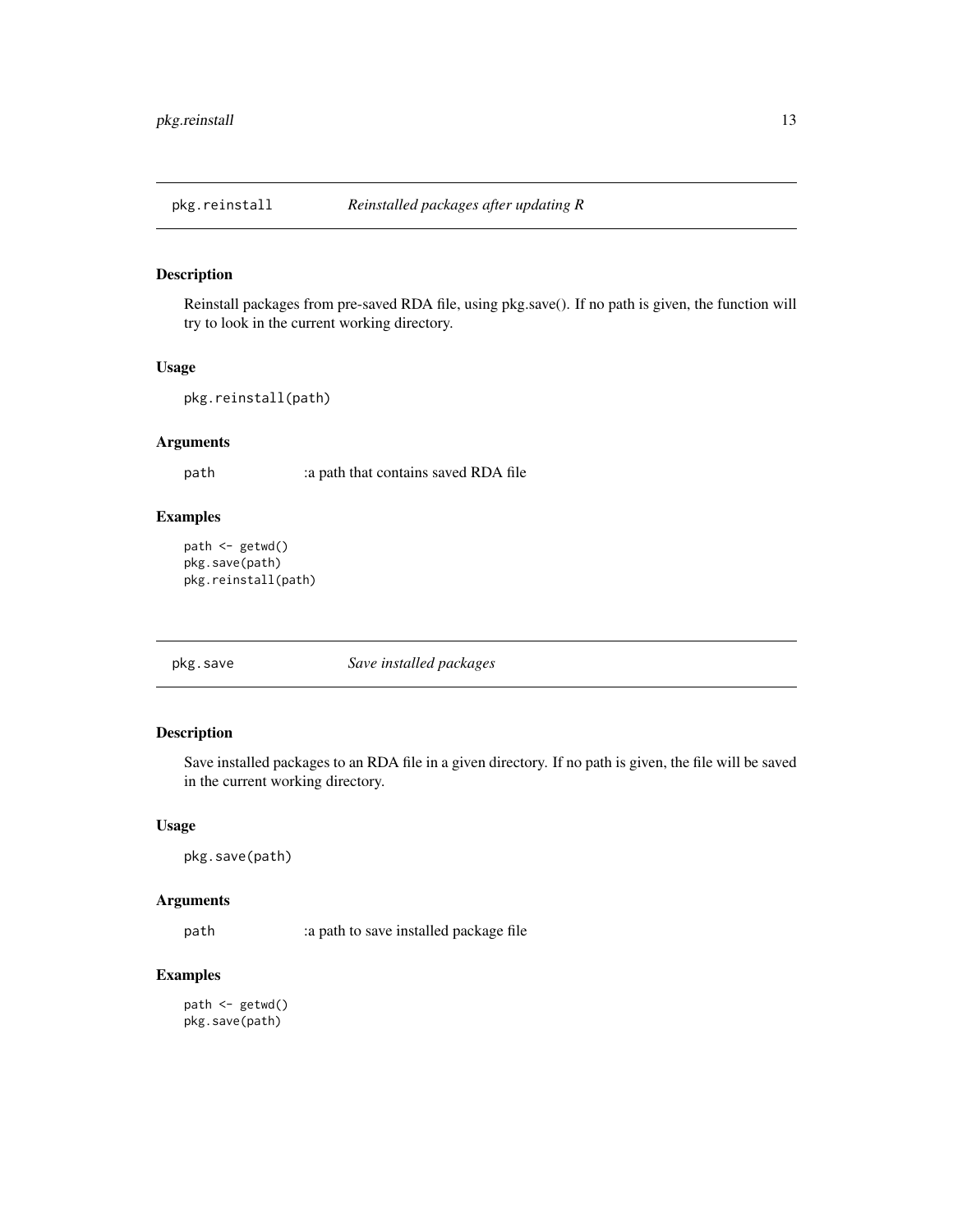<span id="page-13-0"></span>

Plotting two time series in one plot, with title.

# Usage

pl.2ts(ts1,ts2,title)

#### Arguments

| ts1   | time series variable one  |
|-------|---------------------------|
| ts2   | time series variable two: |
| title | title for the plot:       |

#### Examples

```
DAX <- EuStockMarkets[,1]
FTSE <- EuStockMarkets[,4]
pl.2ts(DAX,FTSE, "Times Series Plot of DAX and FTSE")
```
pl.2tsgg *Time series plot for two variables with ggplot2*

# Description

Plotting two time series in one plot, with title and label. If both variables are time series object, they will be merged by time. If both variables are not time series object, they will be merged by order. The first variable is set to be a solid line and the second variable is set to be a dashed line. If the variables are of different type a warning message will be given.

#### Usage

pl.2tsgg(ts1,ts2,title,ylab)

| ts1   | a time series variable or a numeric variable |
|-------|----------------------------------------------|
| ts2   | a time series variable or a numeric variable |
| title | title for the plot:                          |
| vlab  | :v-axis label                                |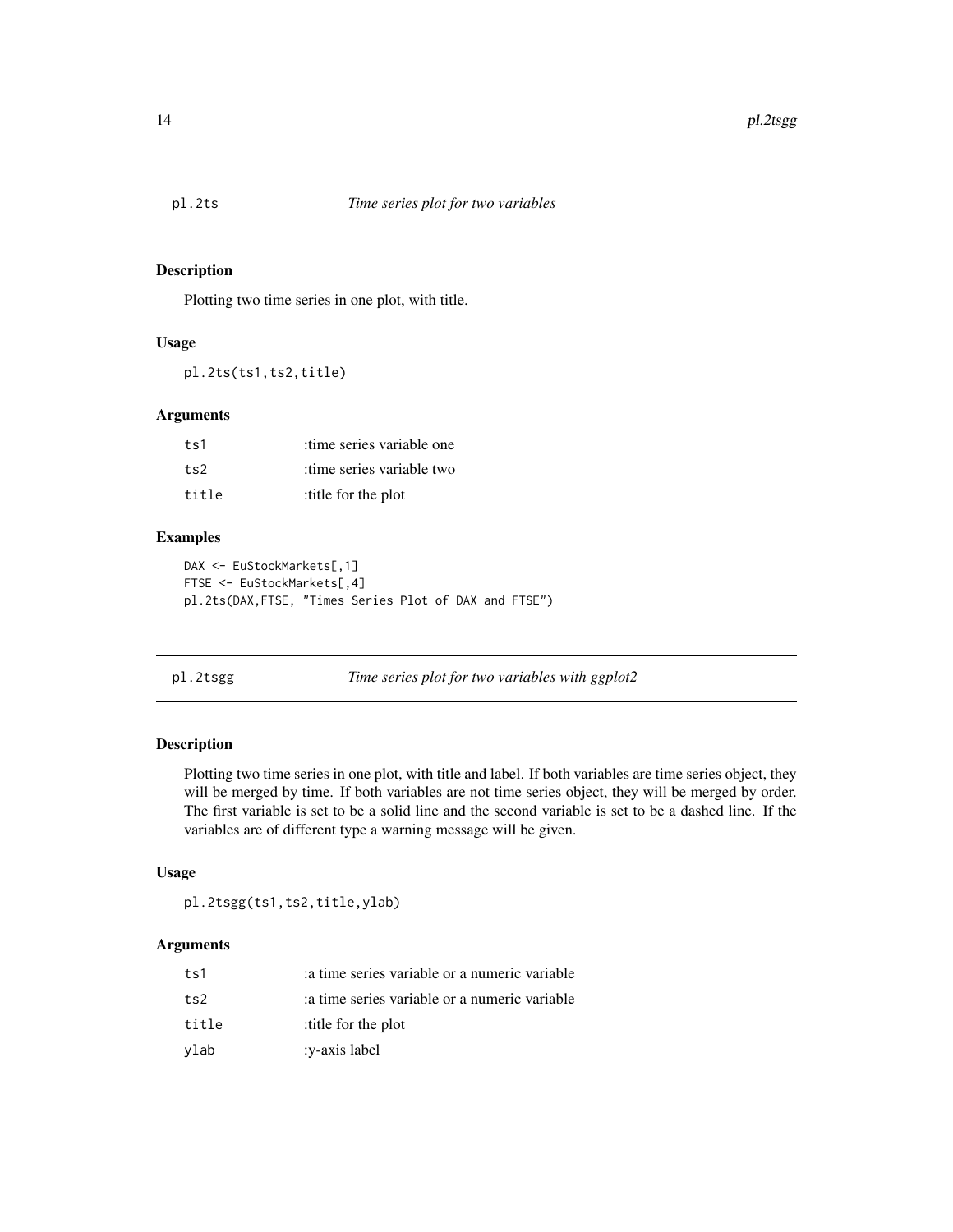# <span id="page-14-0"></span>pl.3smoothtxt 15

# Examples

```
DAX <- EuStockMarkets[,1]
FTSE <- EuStockMarkets[,4]
pl.2tsgg(DAX,FTSE, "Times Series Plot of DAX and FTSE", "Index")
```
pl.3smoothtxt *Scatter smooth plot with text overlay*

# Description

Generate a scatter plot with text overlay, with a smooth curve fitted by loess.

# Usage

pl.3smoothtxt(x,y,txt,ce)

# Arguments

| X             | : a numeric vector                         |
|---------------|--------------------------------------------|
| - V           | : a numeric vector                         |
| txt           | : a vector used as labels                  |
| <sub>ce</sub> | : text size, which default is set as $0.5$ |

#### Examples

pl.3smoothtxt(mtcars[,1], mtcars[,3], row.names(mtcars))

| pl.3smoothtxtgg | Scatter smooth plot with text overlay using ggplot2 |
|-----------------|-----------------------------------------------------|
|-----------------|-----------------------------------------------------|

#### Description

Generate a scatter plot with text overlay, with a smooth curve fitted by loess.

#### Usage

```
pl.3smoothtxtgg(x,y,txt,size,title,xlab,ylab)
```

| $\boldsymbol{\mathsf{x}}$ | :a numeric vector                    |
|---------------------------|--------------------------------------|
| <b>V</b>                  | : a numeric vector                   |
| txt                       | a vector used as labels              |
| size                      | text size, which default is set as 3 |
| title                     | :graph title                         |
| xlab                      | :x-axis label                        |
| ylab                      | :y-axis label                        |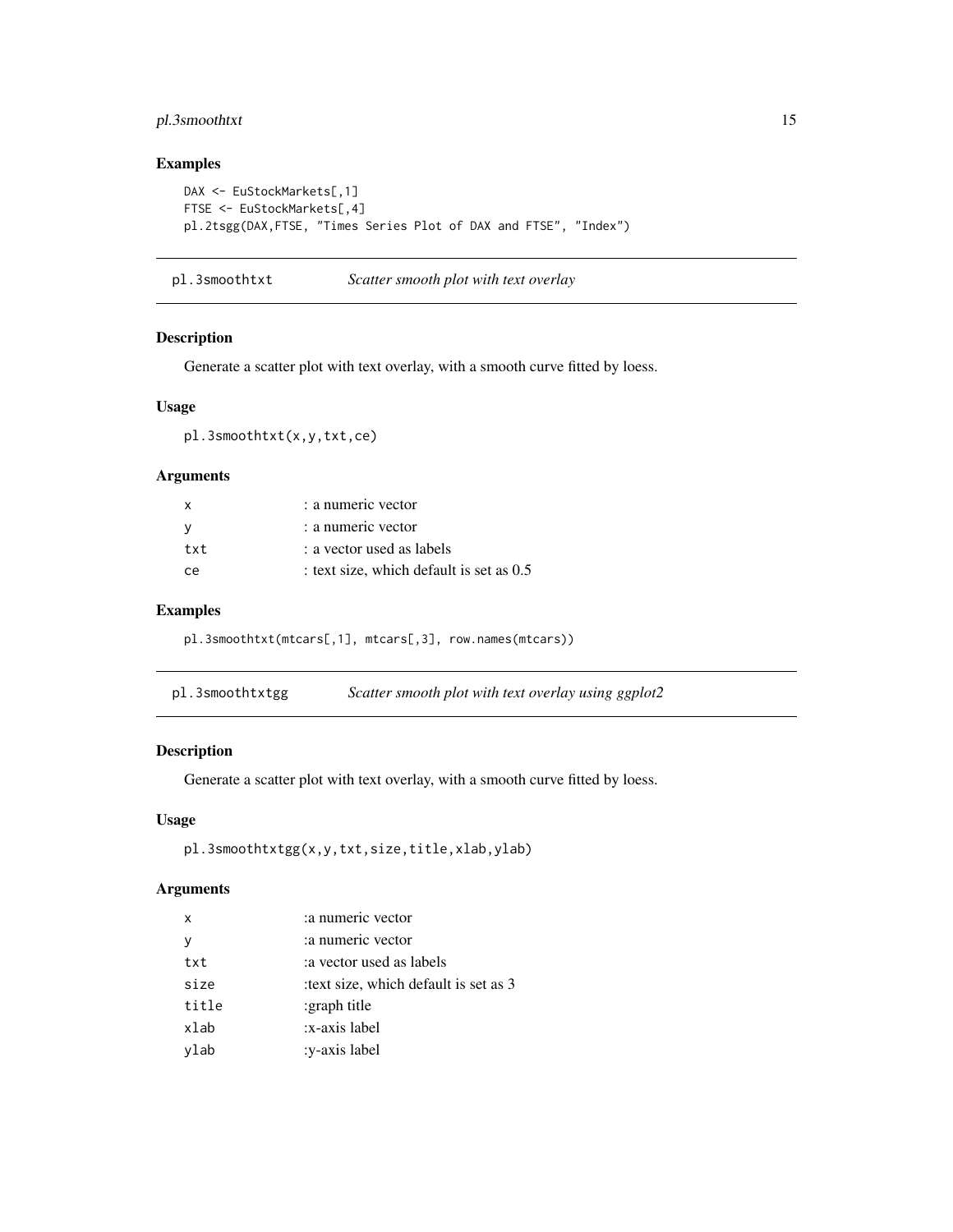# Examples

pl.3smoothtxtgg(mtcars[,1], mtcars[,3], row.names(mtcars), 3, "MPG v. DISP","mpg","disp")

| pl.3txt | Scatter plot with text overlay |  |
|---------|--------------------------------|--|
|---------|--------------------------------|--|

#### Description

Generate a scatter plot with text overlay. This plot is to better show the effect of the text variable in the domain of x and y variable.

#### Usage

pl.3txt(x,y,txt,title)

#### Arguments

| X     | :a numeric vector       |
|-------|-------------------------|
| -V    | :a numeric vector       |
| txt   | a vector used as labels |
| title | :title of the graph     |

# Examples

```
pl.3txt(mtcars[,1], mtcars[,3], row.names(mtcars),"mpg v. cyl")
```

| pl.3txtgg | Scatter plot with text overlay with ggplot2 |
|-----------|---------------------------------------------|
|-----------|---------------------------------------------|

# Description

Generate a scatter plot with text overlay with ggplot2. This plot is to better show the effect of the text variable in the domain of x and y variable.

# Usage

```
pl.3txtgg(x,y,txt,size,title,xlab,ylab)
```

| X     | :a numeric vector                    |
|-------|--------------------------------------|
| y     | : a numeric vector                   |
| txt   | a vector used as labels              |
| size  | text size, which default is set as 3 |
| title | title of the graph:                  |
| xlab  | x-axis label:                        |
| ylab  | :y-axis label                        |

<span id="page-15-0"></span>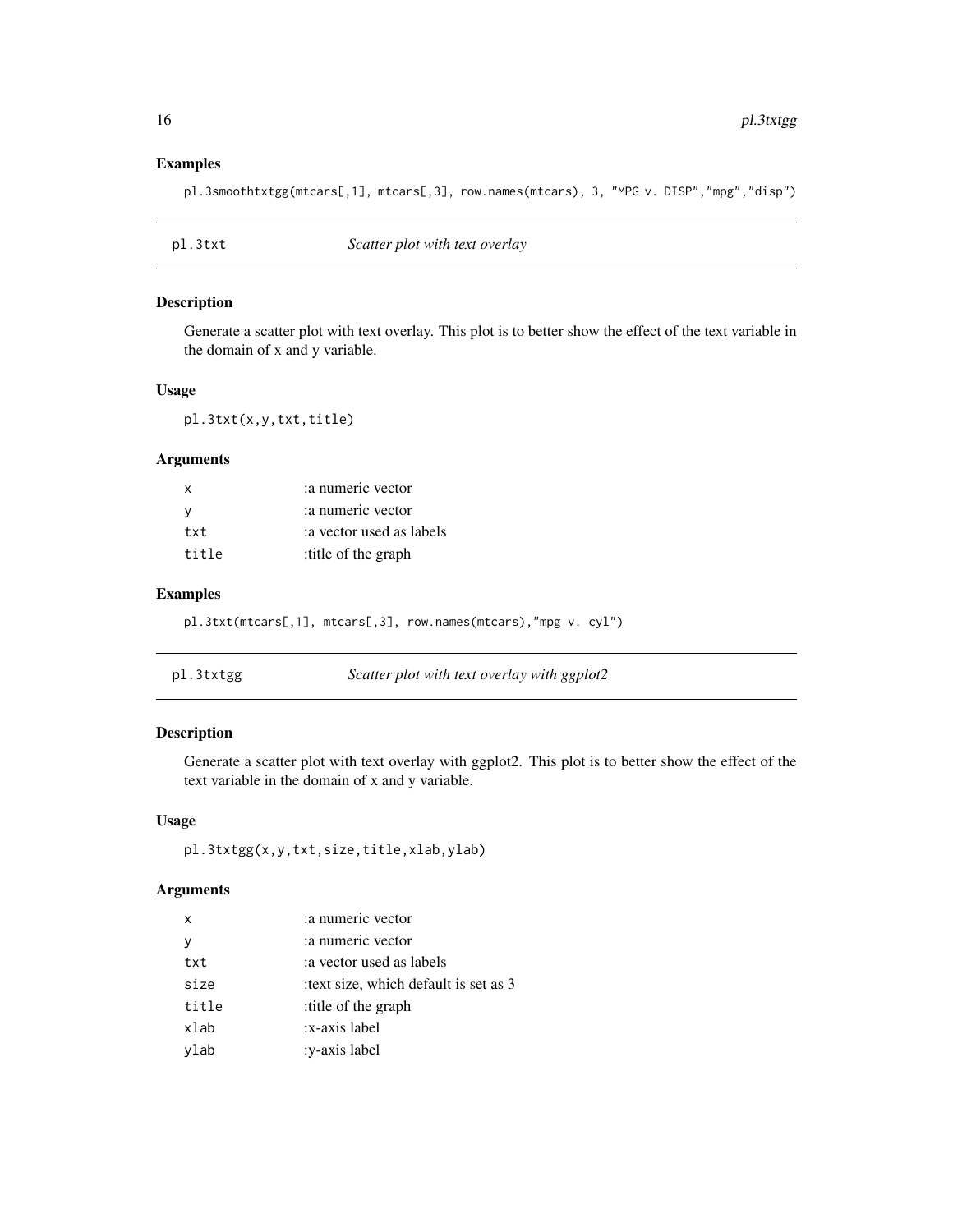#### <span id="page-16-0"></span>pl.coplot the contract of the contract of the contract of the contract of the contract of the contract of the contract of the contract of the contract of the contract of the contract of the contract of the contract of the

# Examples

pl.3txtgg(mtcars[,1], mtcars[,3], row.names(mtcars), 3,"mpg v. cyl", "mpg", "cyl")

pl.coplot *Scatter plot of x and y divided by z*

#### Description

Generate 4 scatter plots of x and y divided by variable z, with a fitted line using a robust linear regression method.

# Usage

pl.coplot(x,y,z,varN)

# Arguments

| $\mathsf{x}$ | x-axis value                                                                   |
|--------------|--------------------------------------------------------------------------------|
| <b>V</b>     | :v-axis value                                                                  |
| z            | classification variable used to condition plots based on ascending values of z |
| varN         | :variable name of z                                                            |

# Examples

pl.coplot(mtcars[,1], mtcars[,3], mtcars[,4], "hp")

pl.hist *Plot histograms for a data frame*

#### Description

Plotting histograms for a data frame, with titles and label numbers.

# Usage

pl.hist $(x, 1 = 1)$ 

#### Arguments

| a data frame:                                                |
|--------------------------------------------------------------|
| : the beginning label number in the title (default set to 1) |

# Examples

pl.hist(mtcars,1)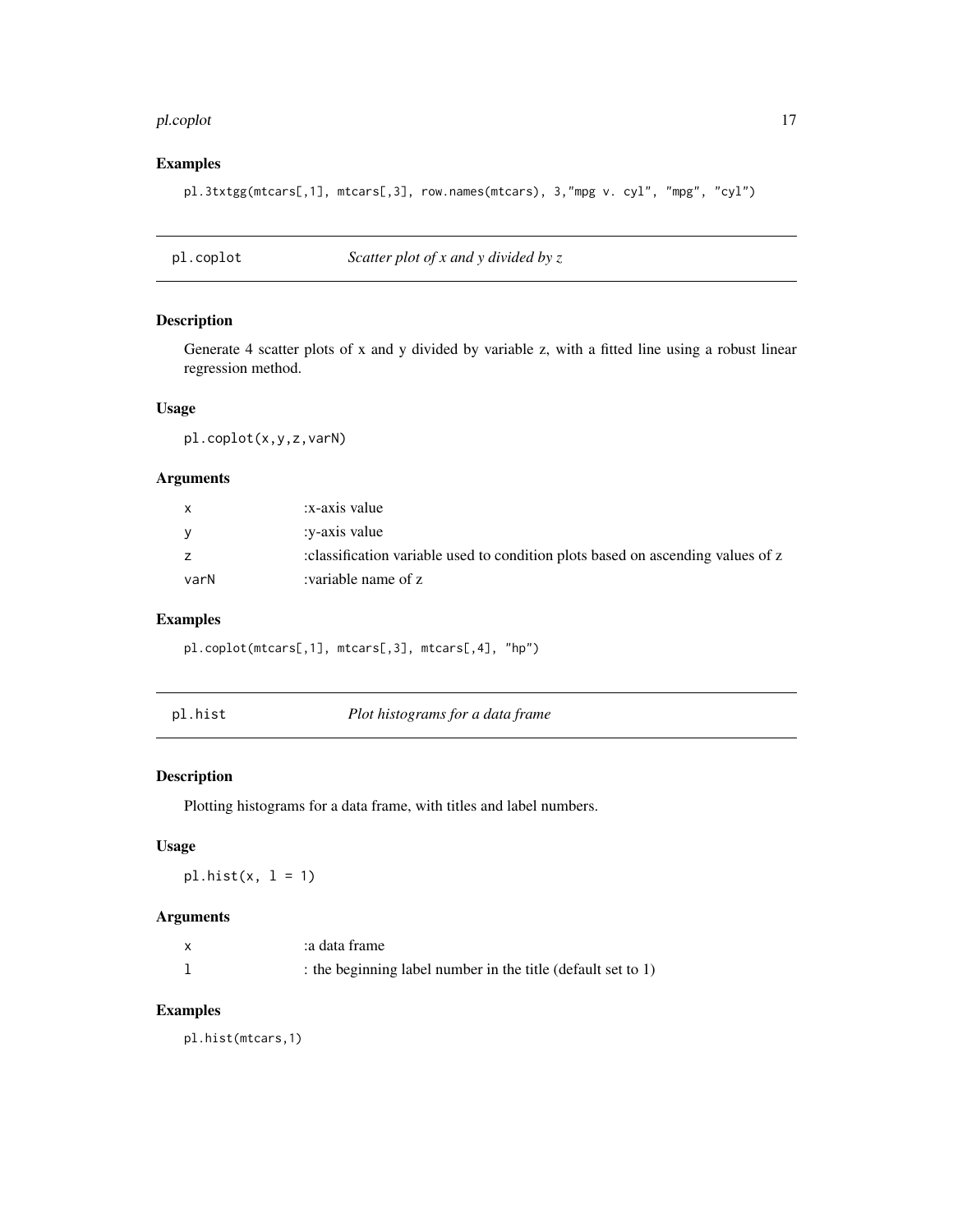<span id="page-17-0"></span>

Plotting histograms for a data frame with 4 per page, with titles and label numbers automatically generated.

#### Usage

pl.histgg(x,l,bin)

#### Arguments

| $\mathsf{x}$ | a data frame:                                                |
|--------------|--------------------------------------------------------------|
|              | : the beginning label number in the title (default set to 1) |
| bin          | :bin width of histogram (default set to 30)                  |

# Examples

pl.histgg(as.data.frame(EuStockMarkets),1)

pl.hs *Plot histograms and scatter plots for a data frame*

#### Description

Plotting histograms or scatter plots of your choice for a data frame. Also the function will name the graphs and number them. The purpose of the function is to save time when plotting graphs for a regression analysis or other usage. The function can plot, name and number the graphs at one step.

#### Usage

pl.hs(x,a,dependent,l)

# Arguments

| $\mathsf{x}$ | a data frame:                                                                                        |
|--------------|------------------------------------------------------------------------------------------------------|
| a            | : the type of graph you want; $a = 1$ for histograms; $a = 2$ for scatter plots; $a = 0$<br>for both |
| dependent    | the dependent variable for scatterplots:                                                             |
|              | the beginning label number in the title (default set to 1)                                           |

# Examples

pl.hs(mtcars,0,"mpg",1)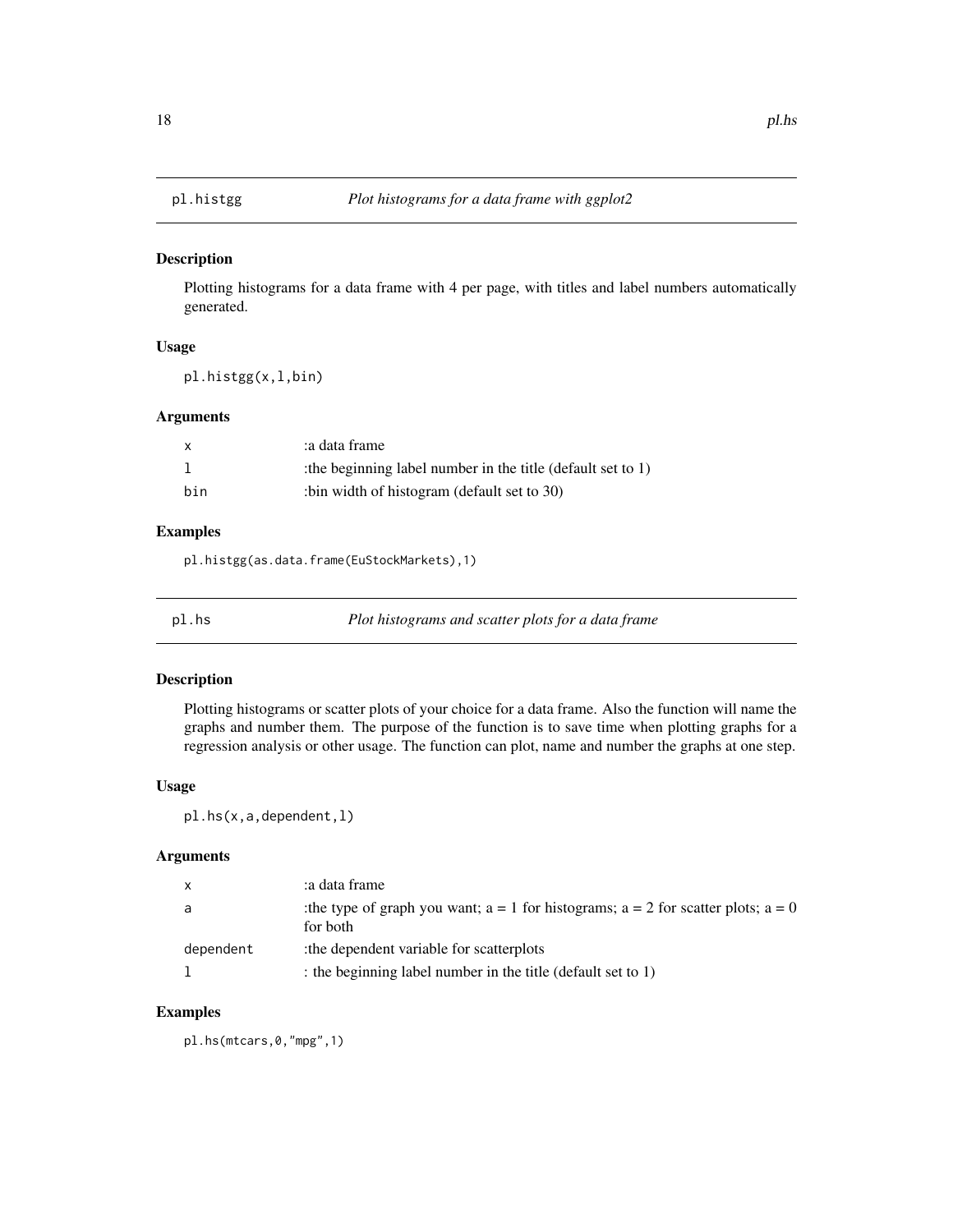<span id="page-18-0"></span>

Plotting histogram with density for a data frame, with titles and label numbers.

# Usage

pl.hsd(dataframe,l)

# Arguments

| dataframe | a data frame:                                                |
|-----------|--------------------------------------------------------------|
|           | : the beginning label number in the title (default set to 1) |

# Examples

pl.hsd(mtcars,1)

pl.hsdgg *Plot histograms for a data frame with ggplot2*

# Description

Plotting histograms for a data frame with 4 per page, with titles and label numbers automatically generated.

#### Usage

 $p1.$ hsdgg $(x, 1 = 1, bin = 30)$ 

# Arguments

|     | a data frame:                                              |
|-----|------------------------------------------------------------|
|     | the beginning label number in the title (default set to 1) |
| bin | bin width of the graph:                                    |

# Examples

pl.hsdgg(as.data.frame(EuStockMarkets),1,100)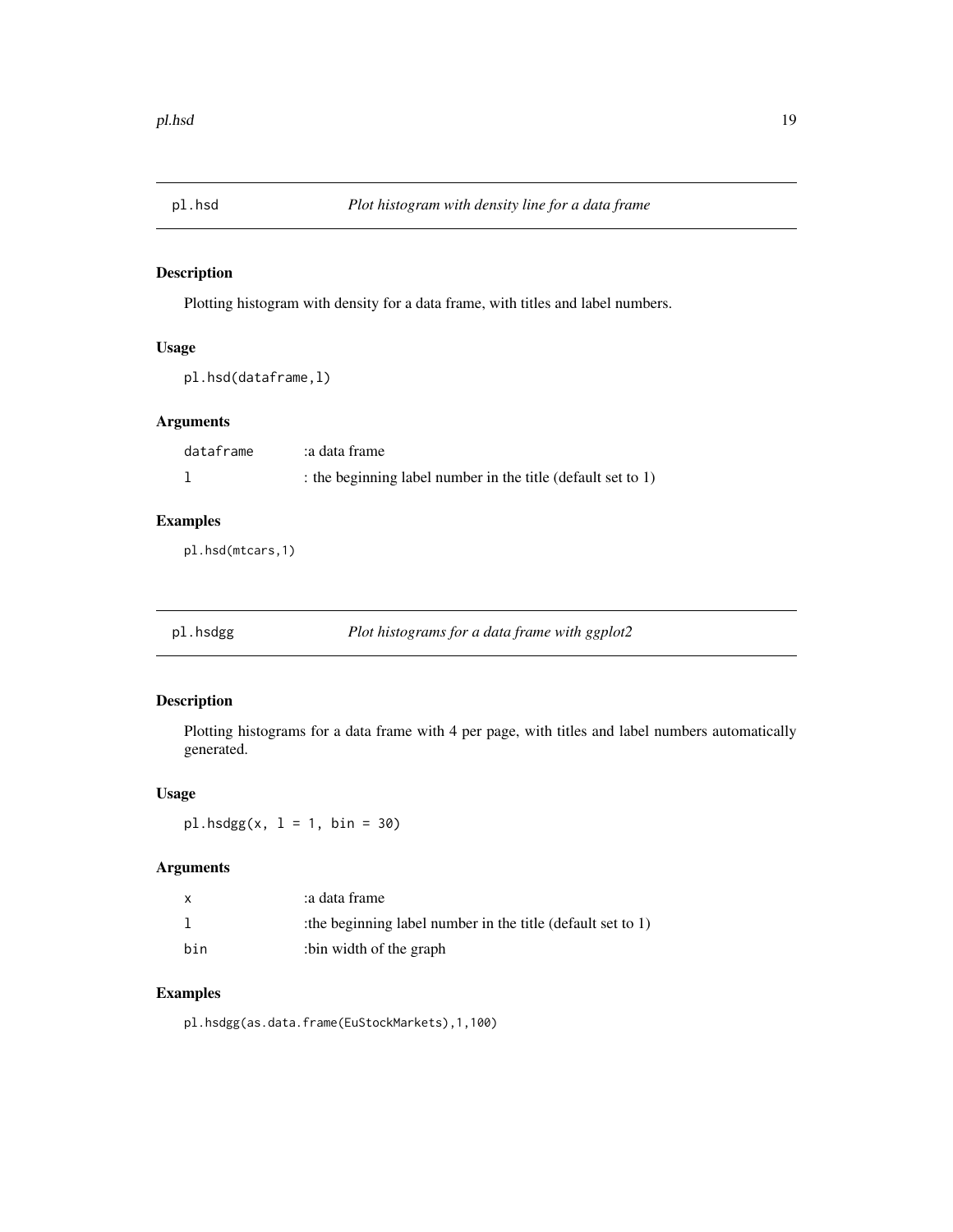Plotting scatter plots for a data frame, with titles and label numbers.

# Usage

pl.s(x,dependent,l)

# Arguments

| X         | : a data frame, which includes the dependent variable        |
|-----------|--------------------------------------------------------------|
| dependent | the dependent variable for scatter plot:                     |
|           | : the beginning label number in the title (default set to 1) |

# Examples

pl.s(mtcars,"mpg",1)

pl.sgg *Plot scatter plots for a data frame using ggplot2*

# Description

Plotting scatter plots for a data frame using ggplot2, with titles and label numbers. The output will be 4 graphs per page.

# Usage

pl.sgg(x,dependent,l)

# Arguments

| $\mathsf{x}$ | a data frame, which includes the dependent variable          |
|--------------|--------------------------------------------------------------|
| dependent    | the dependent variable for scatter plot                      |
|              | : the beginning label number in the title (default set to 1) |

# Examples

pl.sgg(mtcars,"mpg",1)

<span id="page-19-0"></span>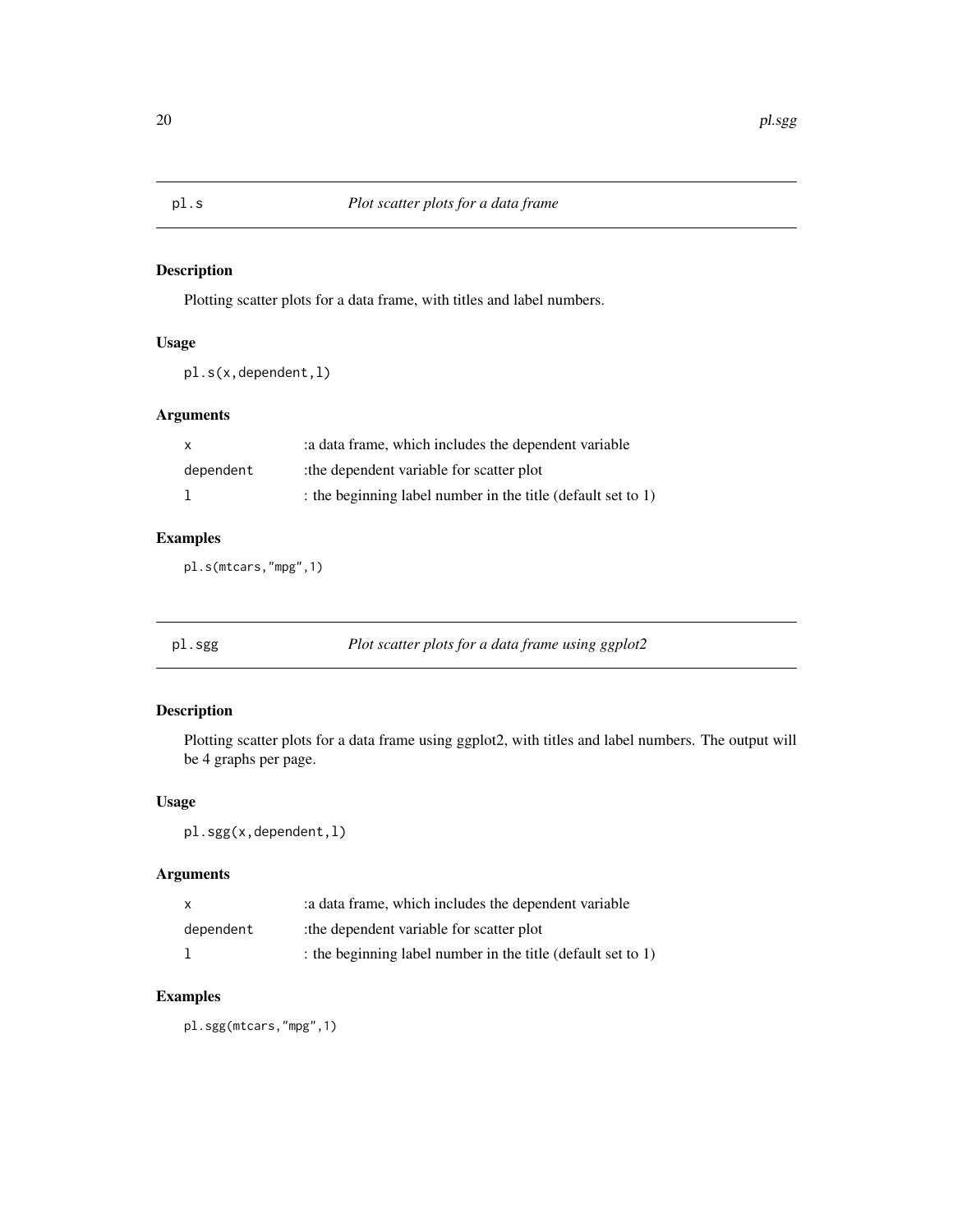<span id="page-20-0"></span>

Plotting scatter smooth plots for a data frame, with titles and label numbers.

# Usage

pl.sm(x,dependent,l)

# Arguments

| $\mathsf{X}$ | : a data frame, which includes the dependent variable      |
|--------------|------------------------------------------------------------|
| dependent    | the dependent variable for scatter smooth plots:           |
|              | the beginning label number in the title (default set to 1) |

# Examples

pl.sm(mtcars,"mpg",1)

pl.smgg *Plot scatter plots with smooth line for a data frame using ggplot2*

# Description

Plotting scatter plots for a data frame using ggplot2, with titles and label numbers. A smooth line will be added using a chosen method. The output will be 4 graphs per page.

# Usage

pl.smgg(x,dependent,l,mtd)

# Arguments

| $\mathsf{x}$ | a data frame, which includes the dependent variable                                                                           |
|--------------|-------------------------------------------------------------------------------------------------------------------------------|
| dependent    | the dependent variable for scatter plot                                                                                       |
| $\mathbf{1}$ | the beginning label number in the title (default set to 1)                                                                    |
| mtd          | sommthing method to use, accepts either a character vector or a function, e.g.<br>MASS::rlm, base::lm, base::loess, mgcv::gam |

# Examples

pl.smgg(mtcars,"mpg",1,lm) pl.smgg(mtcars,"mpg",1,loess)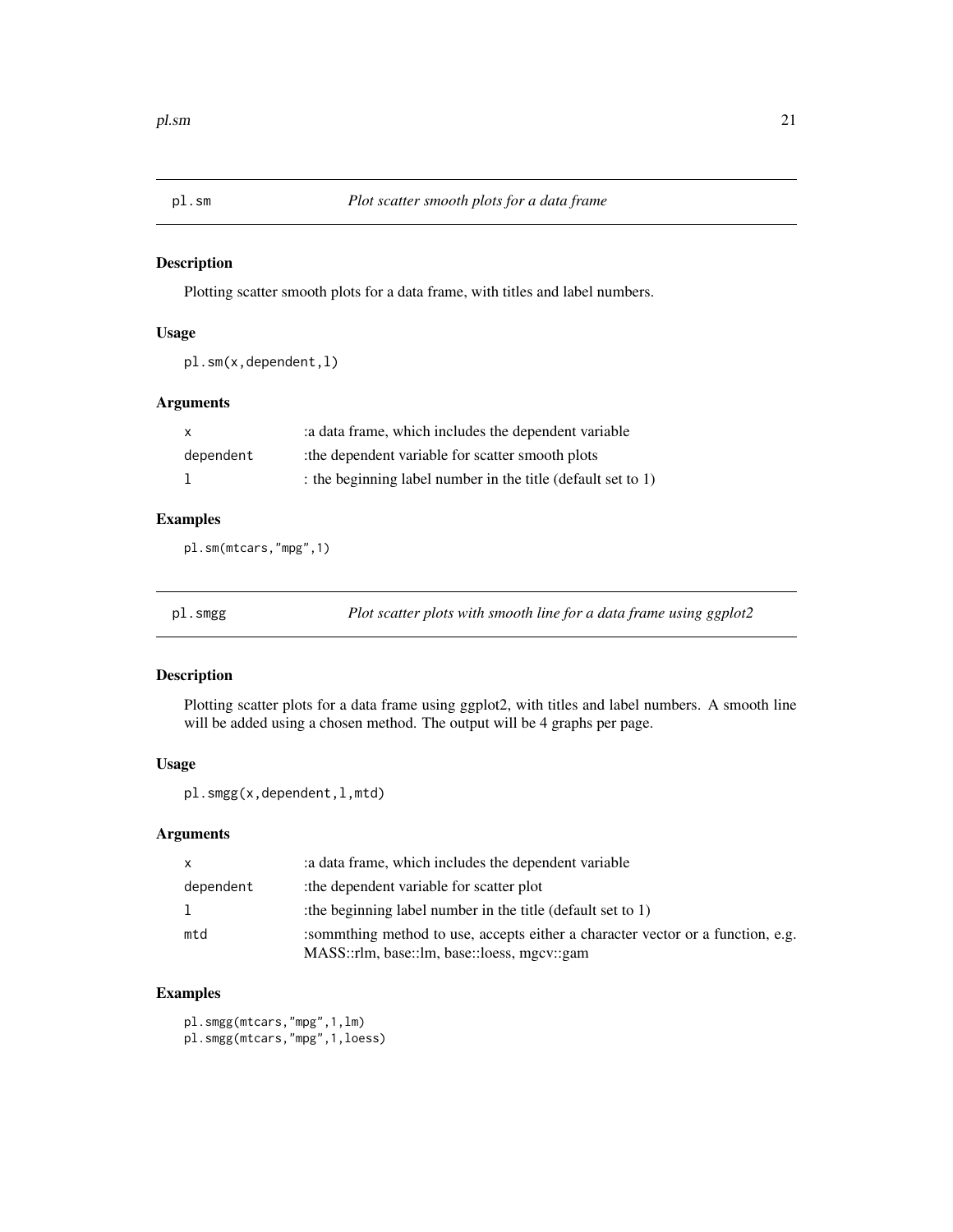<span id="page-21-0"></span>

Plotting time series plots for a data frame, with titles and label numbers.

# Usage

 $pl.ts(x, 1 = 1)$ 

# Arguments

| a data frame:                                                |
|--------------------------------------------------------------|
| : the beginning label number in the title (default set to 1) |

# Examples

pl.ts(mtcars,1)

# pl.tsgg *Plot times series plot for a data frame with ggplot2*

# Description

Plotting time series plot for a data frame with 4 per page, with titles and label numbers automatically generated.

#### Usage

pl.tsgg(x,l)

# Arguments

| x | a data frame:                                                |
|---|--------------------------------------------------------------|
|   | : the beginning label number in the title (default set to 1) |

# Examples

pl.tsgg(as.data.frame(EuStockMarkets),1)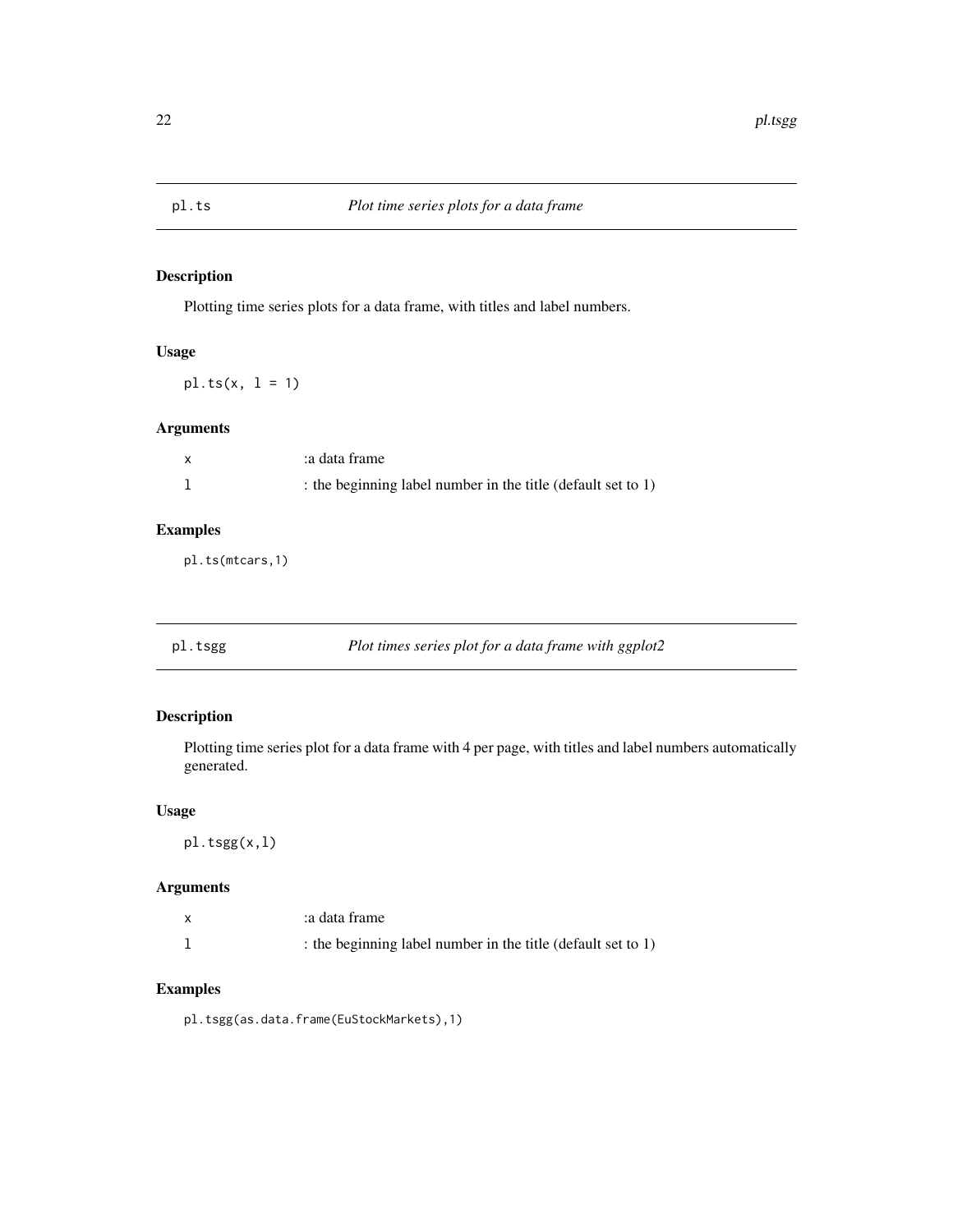<span id="page-22-0"></span>

This function will return a time series plot with up to 6 variables, each with different line type.

#### Usage

```
pl.tss(dataframe,ylb,title)
```
# Arguments

| dataframe | :a data frame |
|-----------|---------------|
| ylb       | :v-axis label |
| title     | :plot title   |

#### Examples

pl.tss(EuStockMarkets,"Price","Daily Closing Prices of Major European Stock Indices")

reg.adj.r.squared *Adjusted R-squared for lm.fit*

# Description

Calculate Adjusted R-squared for the outcome of lm.fit. This function is built for reg.linreg() for higher efficiency only. It can't be used for calculating Adjusted R-squared in general operation.

# Usage

reg.adj.r.squared(r,n,p)

|   | :R-squared for regression                      |
|---|------------------------------------------------|
| n | :number of observations aka. sample size       |
| p | : number of explanatory variables in the model |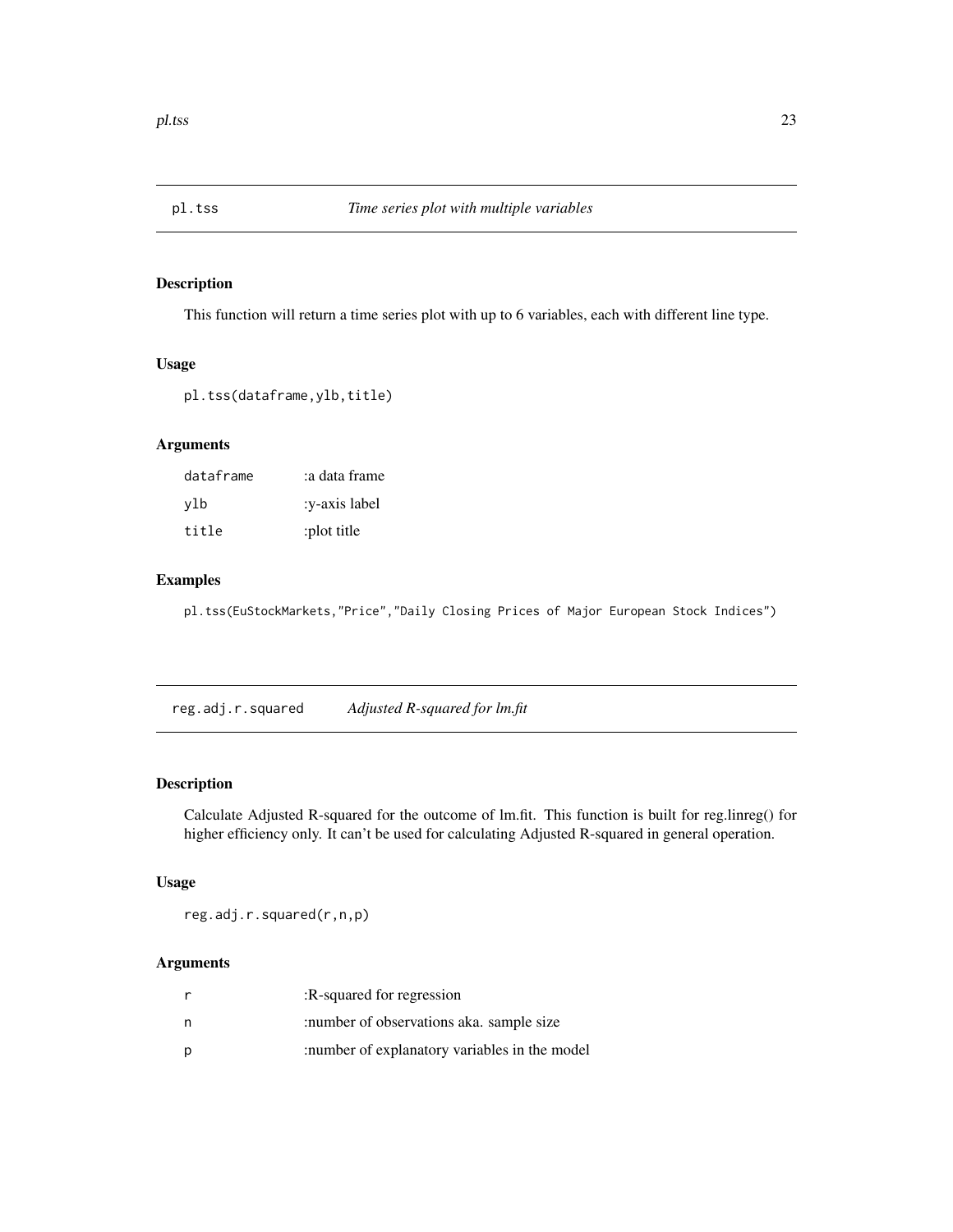#### Examples

```
X <- as.matrix(cbind(1,EuStockMarkets[,1:2])) # create the design matrix
Y <- as.data.frame(EuStockMarkets)$FTSE
fit \le - lm.fit(x = X, y = Y)SSR <- sum((fit$fitted.values - mean(Y))^2)
SSTO \le sum((Y - mean(Y))^2)
r <- reg.r.squared(SSR,SSTO)
n \leq -\dim(X)[1]; \ p \leq -\dim(X)[2]reg.adj.r.squared(r,n,p)
```
reg.aic *AIC for lm.fit*

# Description

Calculate AIC for the outcome of AIC. This function is built for reg.linreg for higher efficiency only. It can't be used for calculating AIC in general operation.

#### Usage

reg.aic(fit,w)

#### Arguments

| fit | the outcome of lm.fit |  |
|-----|-----------------------|--|
| ้พ  | :wright               |  |

# Examples

```
X \leftarrow as.matrix(cbind(1,EuStockMarkets[,1:2])) # create the design matrix
Y <- as.data.frame(EuStockMarkets)$FTSE
fit \le lm.fit(x = X, y = Y)
w \leftarrow \text{rep}(1, \text{length}(Y))reg.aic(fit,w)
```

```
reg.bic BIC for lm.fit
```
#### Description

Calculate BIC for the outcome of lm.fit This function is built for reg.linreg() for higher efficiency only. It can't be used for calculating BIC in general operation.

#### Usage

reg.bic(fit,w)

<span id="page-23-0"></span>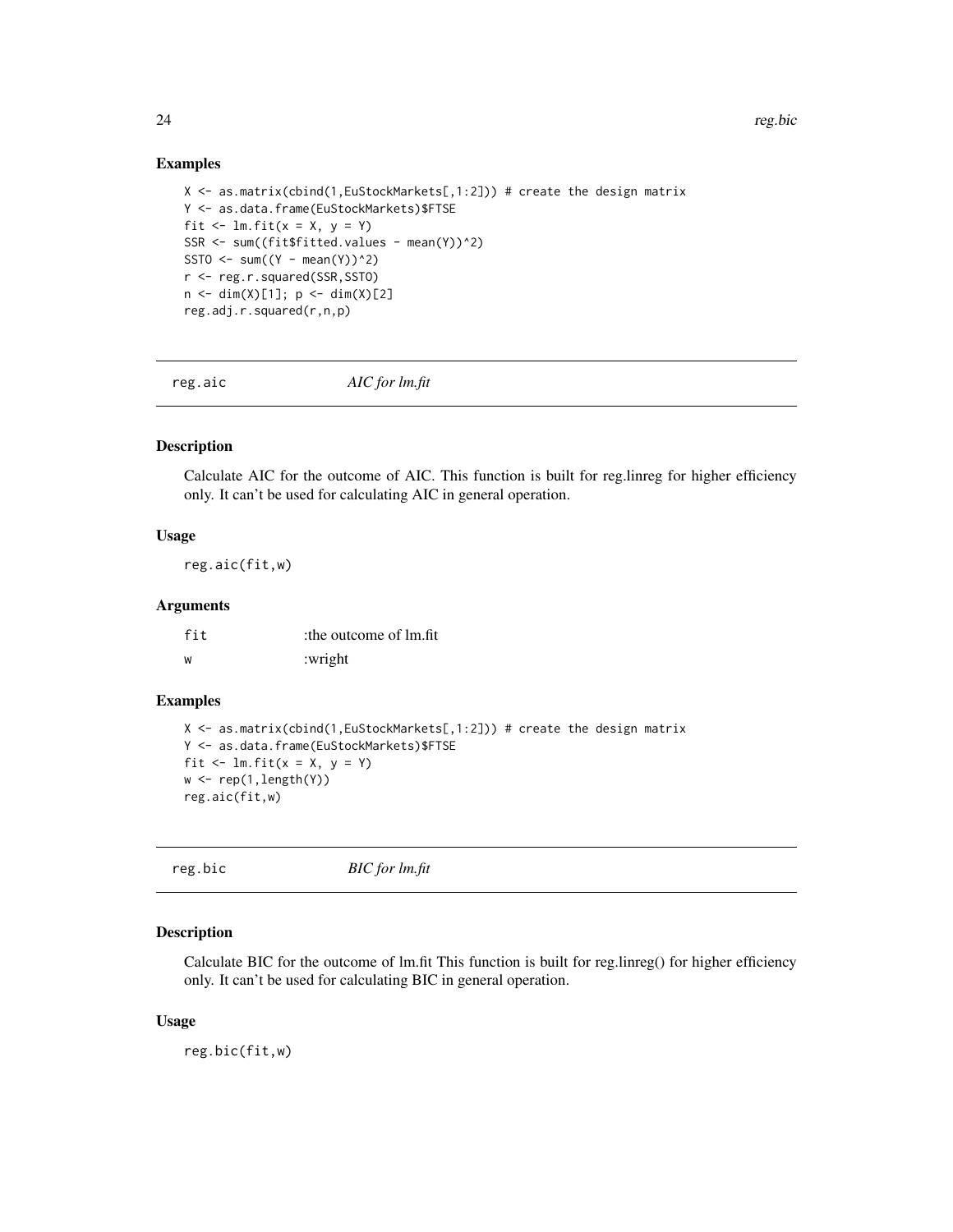#### <span id="page-24-0"></span>reg.dof 25

#### Arguments

| fit | the outcome of lm.fit |
|-----|-----------------------|
| W   | :wright               |

#### Examples

```
X <- as.matrix(cbind(1,EuStockMarkets[,1:2])) # create the design matrix
Y <- as.data.frame(EuStockMarkets)$FTSE
fit \le lm.fit(x = X, y = Y)
w \leftarrow \text{rep}(1, \text{length}(Y))reg.bic(fit,w)
```
reg.dof *Degree of freedom for lim.fit*

# Description

Calculate degree of freedom for the outcome of lm.fit(). This function is built for reg.linreg for higher efficiency only. It can't be used for calculating degree of freedom in general operation.

#### Usage

reg.dof(fit)

# Arguments

fit :outcome of lm.f

#### Examples

```
X <- as.matrix(cbind(1,EuStockMarkets[,1:2])) # create the design matrix
Y <- as.data.frame(EuStockMarkets)$FTSE
fit \le lm.fit(x = X, y = Y)
reg.dof(fit)
```
reg.dw *Durbin-Watson Test*

# Description

Performs the Durbin-Watson Test for a regression model

#### Usage

reg.dw(fit)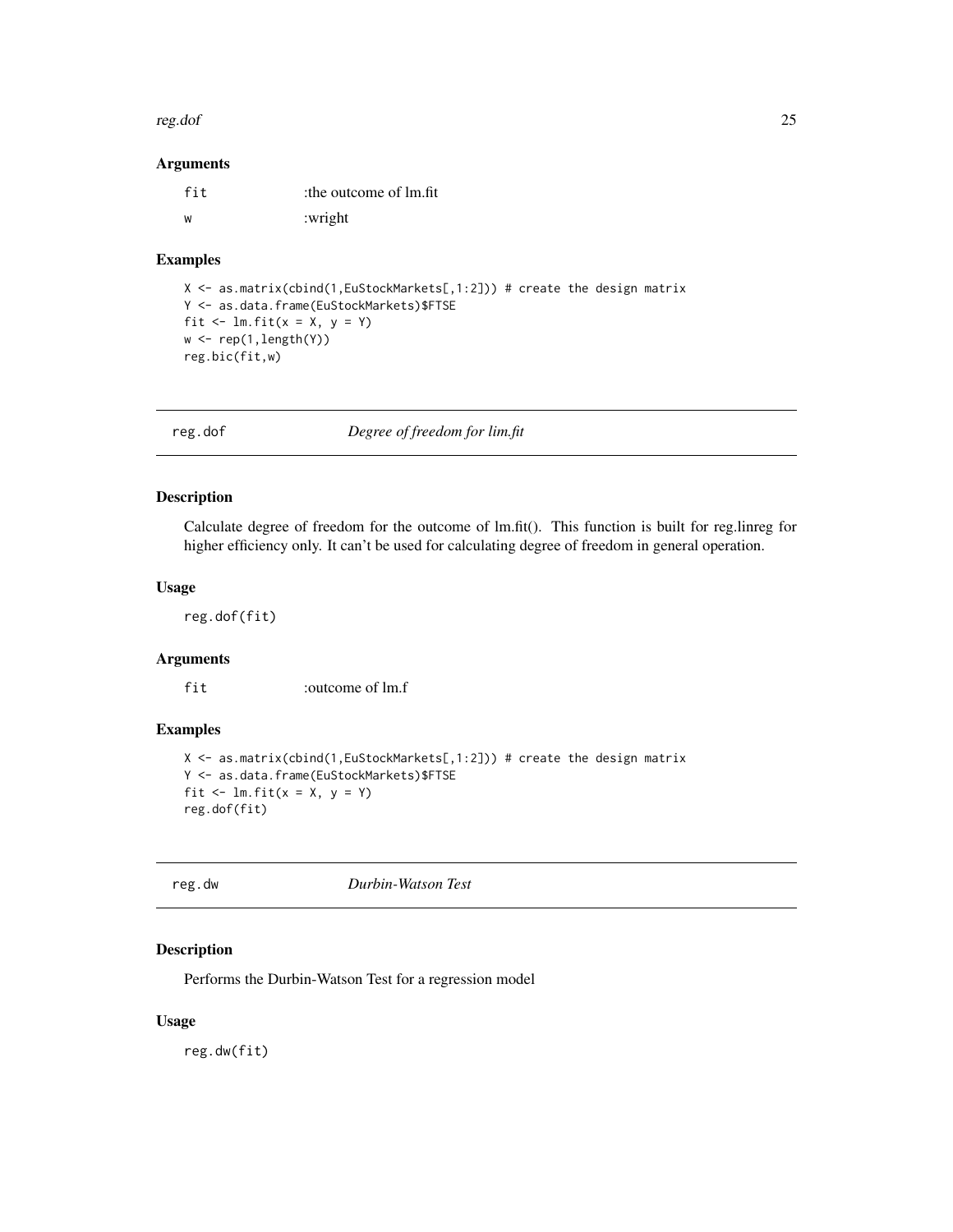#### Arguments

fit :a lm object

#### Examples

fit <- lm(mpg~wt, mtcars, na.action = na.omit) reg.dw(fit)

reg.linreg *Linear regression processor*

## Description

This function will take a data frame and the dependent variable and fit all possible combinations of models. The result will be a data frame of models and test statistics for all the models possible. The test statistics are current set and contain all the following: R-squared, Adjusted R-squared, Degree of freedom, Residual standard error, AIC, BIC, Durbin-Watson statistic.

#### Usage

reg.linreg(dataframe,dependent)

#### Arguments

| dataframe | : a data frame, which includes the dependent variable |
|-----------|-------------------------------------------------------|
| dependent | : dependent variable                                  |

#### Examples

reg.linreg(mtcars,"mpg")

reg.model *Linear model generator*

#### Description

This function will take a data frame and generate all the combinations of linear model

#### Usage

```
reg.model(dataframe,dependent)
```

| dataframe | a data frame:        |
|-----------|----------------------|
| dependent | : dependent variable |

<span id="page-25-0"></span>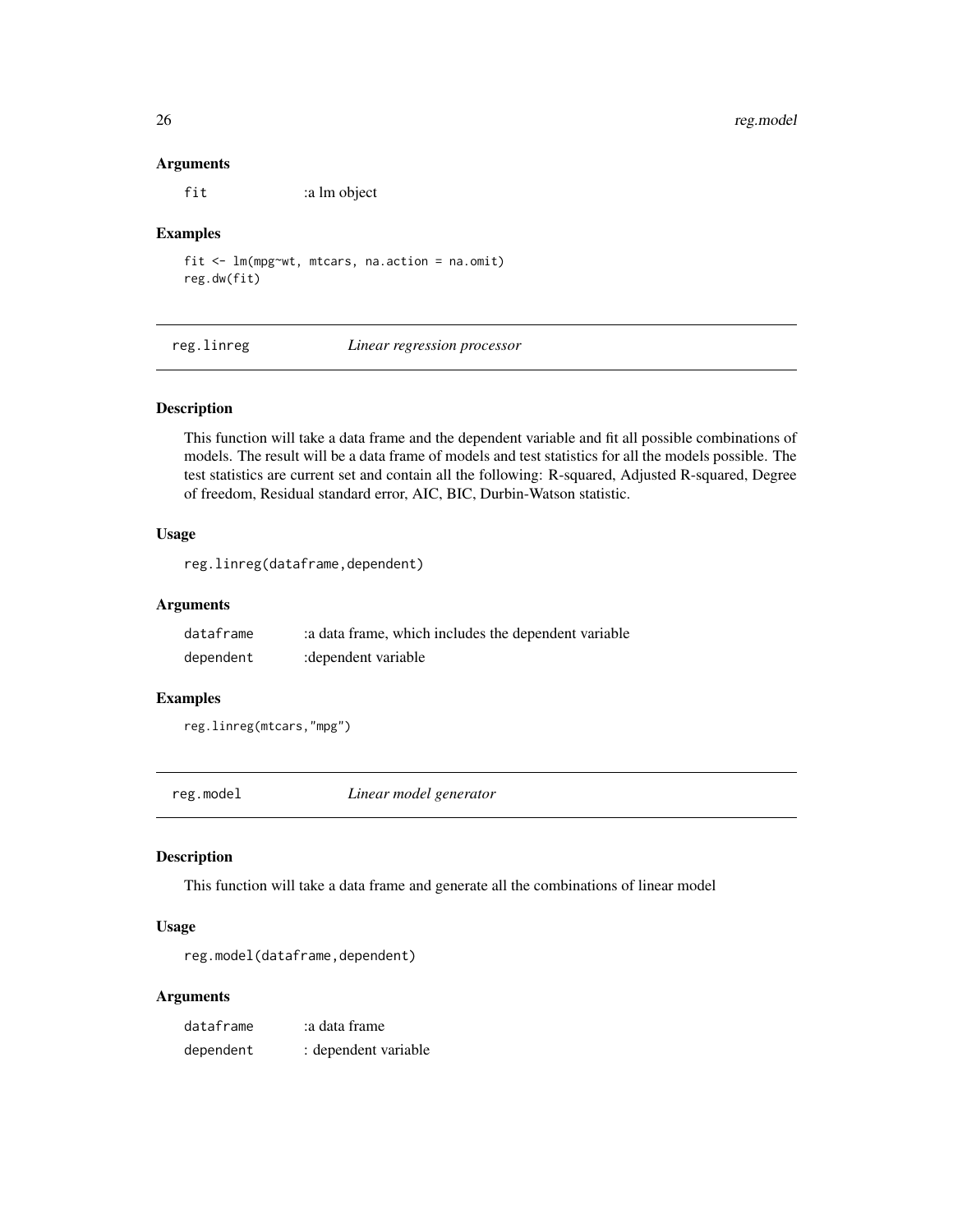# <span id="page-26-0"></span>reg.r.squared 27

# Examples

```
reg.model(mtcars,"mpg")
```
reg.r.squared *R-squared for lm.fit*

# Description

Calculate R-squared for the outcome of lm.fit(). This function is built for reg.linreg for higher efficiency only. It can't be used for calculating R-squared in general operation.

#### Usage

reg.r.squared(SSR,SSTO)

# Arguments

| <b>SSR</b>       | regression sum of squares or explained of squares |
|------------------|---------------------------------------------------|
| SST <sub>0</sub> | total sum of squares:                             |

#### Examples

X <- as.matrix(cbind(1,EuStockMarkets[,1:2])) # create the design matrix Y <- as.data.frame(EuStockMarkets)\$FTSE fit  $\le$  lm.fit( $x = X$ ,  $y = Y$ )  $me < -$  mean(Y) SSR <- sum((fit\$fitted.values - me)^2) SSTO  $\le$  sum((Y - me)^2) reg.r.squared(SSR,SSTO)

reg.std.err *Standard error for lim.fit*

#### Description

Calculate standard error for the outcome of lm.fit(). This function is built for reg.linreg for higher efficiency only. It can't be used for calculating standard error in general operation.

#### Usage

reg.std.err(SSE,dof)

| <b>SSE</b> | error sum of squared aka. residual sum of squared |  |
|------------|---------------------------------------------------|--|
| dof        | : degree of freedom                               |  |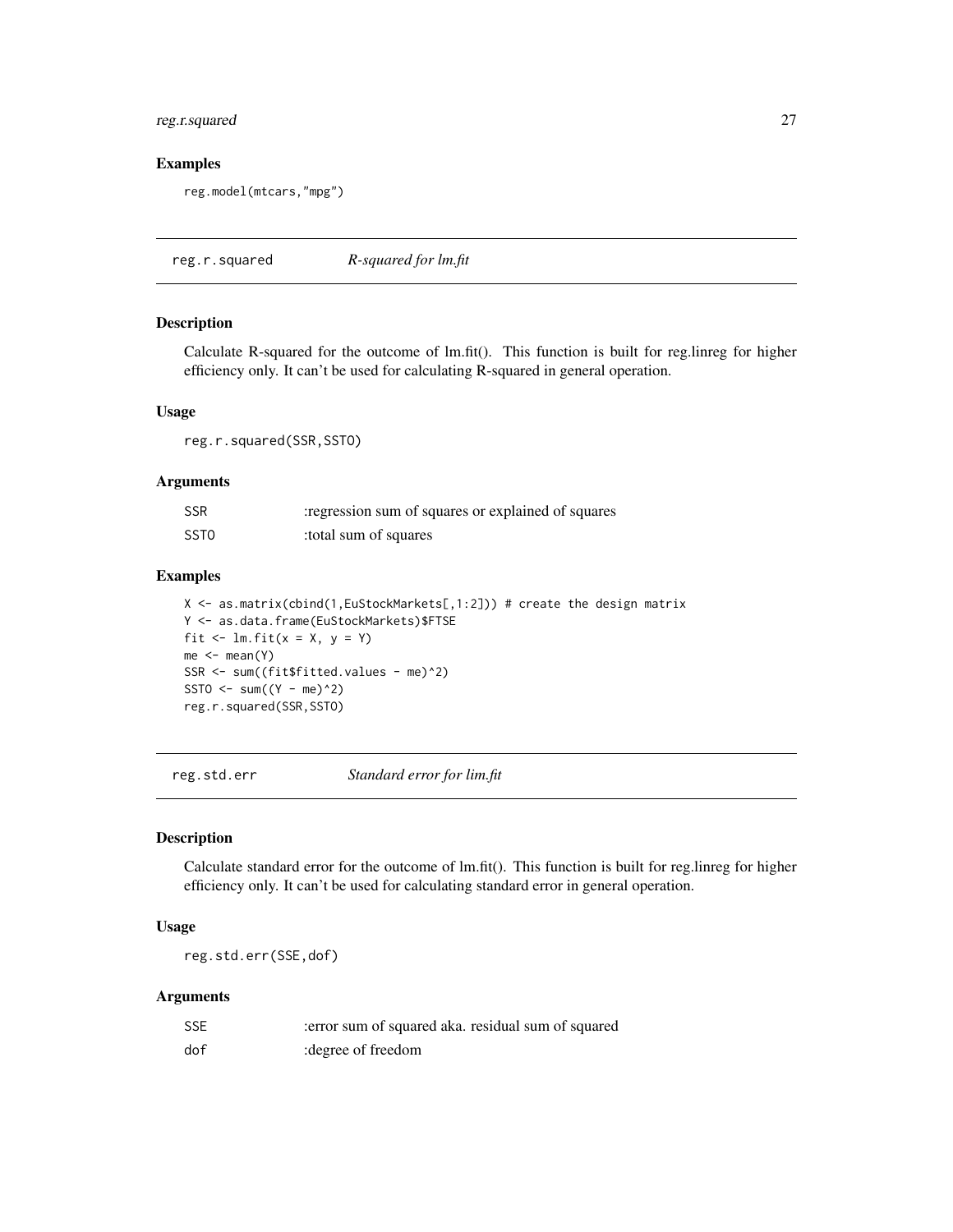# Examples

```
X <- as.matrix(cbind(1,EuStockMarkets[,1:2])) # create the design matrix
Y <- as.data.frame(EuStockMarkets)$FTSE
fit \le lm.fit(x = X, y = Y)
SSE <- sum((Y - fit$fitted.values)^2)
dof <- reg.dof(fit)
reg.std.err(SSE,dof)
```
tr.log *Sigmoid function*

# Description

Generate sigmoid curve series, which is a specific case of logistic function, with a control of top and bottom acceleration.

# Usage

tr.log(x,top,a,b)

#### Arguments

| X   | a numeric vector                                     |
|-----|------------------------------------------------------|
| top | a numeric value as vertical scaler                   |
| a   | a number to control top acceleration of the curve    |
| h   | a number to control bottom acceleration of the curve |

# Examples

```
sigc <- round(tr.log(seq(-3, 3, 0.1), 1, -3, 3), 3)ts.plot(sigc)
```

| Logistic function<br>tr.logtb |
|-------------------------------|
|-------------------------------|

# Description

Generate logistic series, with set top and bottom value and acceleration.

# Usage

tr.logtb(x,top,bot,a,b)

<span id="page-27-0"></span>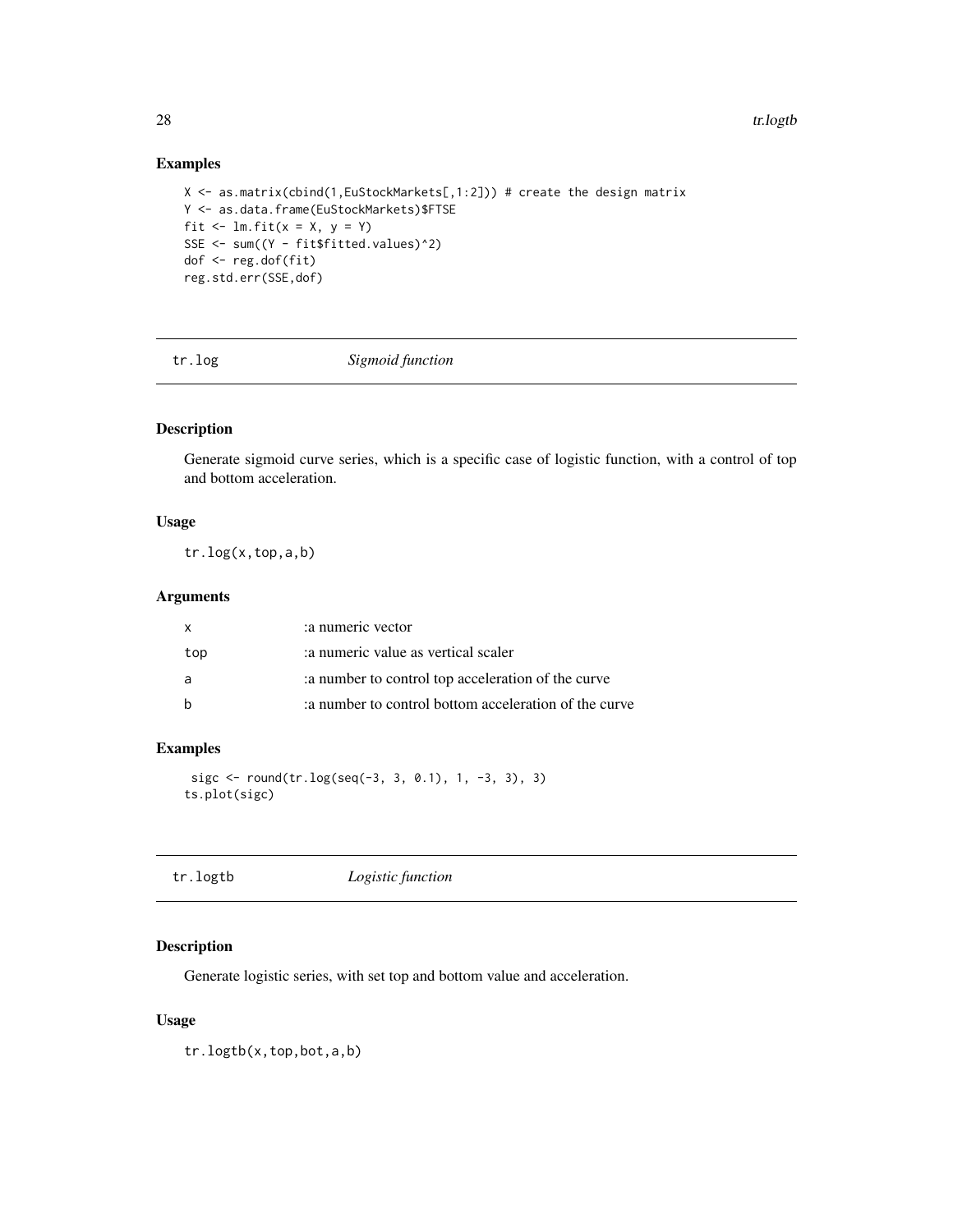#### <span id="page-28-0"></span>tr.nd 29

# Arguments

| x   | a vector:                                            |
|-----|------------------------------------------------------|
| top | :higher level y asymptote                            |
| bot | : lower level y asymptote                            |
| a   | a number to control top acceleration of the curve    |
|     | a number to control bottom acceleration of the curve |

# Examples

tr.logtb(seq(-3, 3, 0.1), 1, 0.4, -3, 3)

# tr.nd *Normal density function*

# Description

Calculate normal density function value at x with a mean of mu and standard deviation of sig.

# Usage

tr.nd(x,mu,sig)

# Arguments

| x   | :x value            |
|-----|---------------------|
| mu  | :mean value         |
| sig | standard deviation: |

# Examples

tr.nd(seq(-3, 3, 0.1), 0, 1)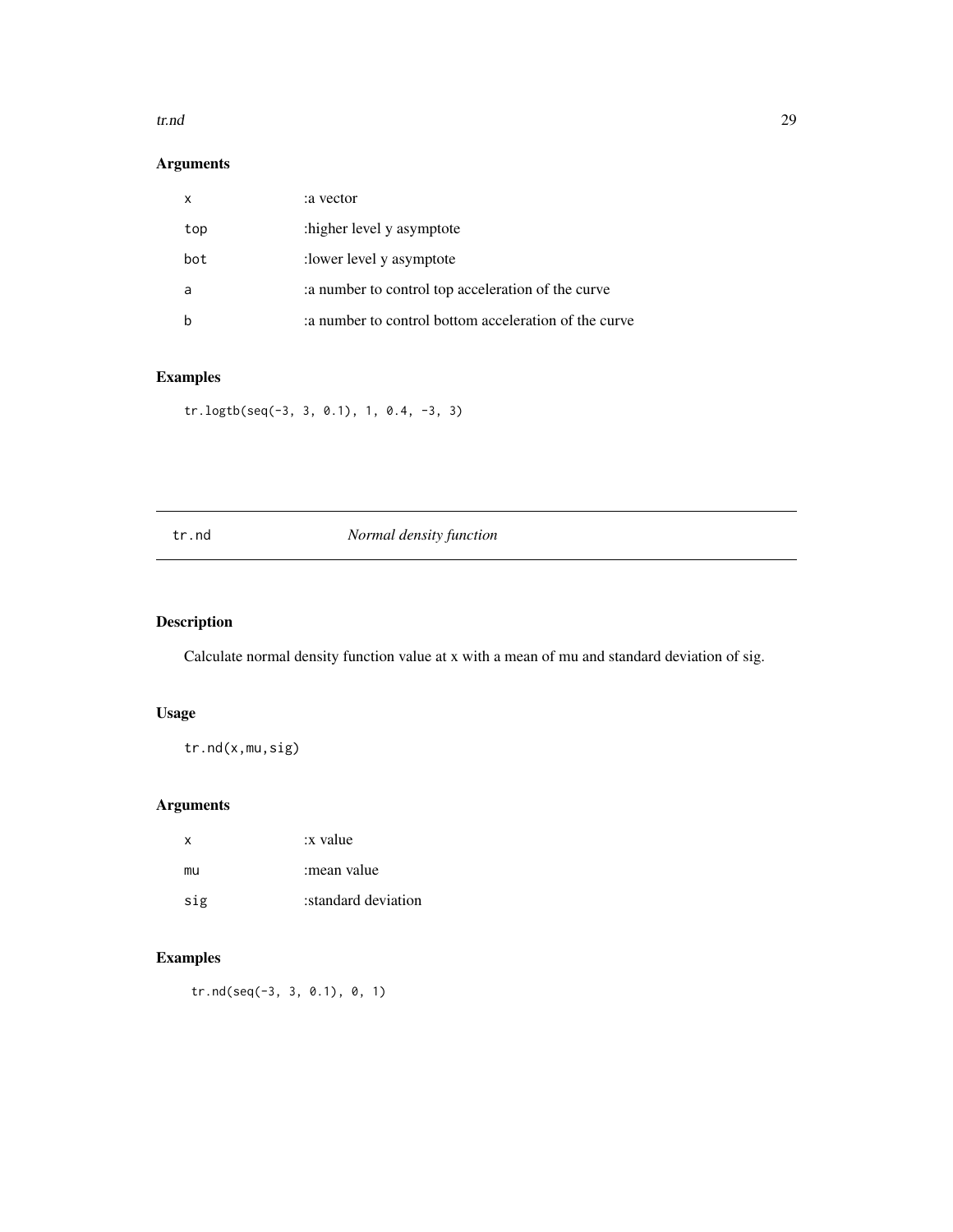<span id="page-29-0"></span>

Compute the value of the unit normal loss integral, with discontinuity and dispersion

#### Usage

tr.unli(x,disc,disp)

#### Arguments

| x    | a vector:      |
|------|----------------|
| disc | :discontinuity |
| disp | :dispersion    |

# Examples

tr.unli(-3:10, 1, 3)

xd.avt *Download data from Alpha Vantage*

# Description

This function will return time series data of financial securities from Alpha Vantage. Before using this function, a onetime registration is required to obtain a APIKEY, which is unique for users. Also, the key is valid for lifetime.

# Usage

xd.avt(ticker,type,size="full",apikey,interval)

| :the ticker for desired financial security. e.g. AAPL, MSFT                                                                                                                                                     |
|-----------------------------------------------------------------------------------------------------------------------------------------------------------------------------------------------------------------|
| : data type; usable values: "TIME_SERIES_INTRADAY", "TIME_SERIES_DAILY",<br>"TIME_SERIES_DAILY_ADJUSTED", "TIME_SERIES_WEEKLY", "TIME_SERIES_WEEKLY_AD<br>"TIME_SERIES_MONTHLY", "TIME_SERIES_MONTHLY_ADJUSTED" |
| the size of data downloaded; use "compact" for the latest 100 observations and<br>"full" for at most the last 20 years as claimed by the website. However, most<br>data only go back to Jan. 2000.              |
| a string that is obtained by a onetime registration                                                                                                                                                             |
| : required for intraday data; usable values: "1min", "5min", "15min", "30min",<br>"60min"                                                                                                                       |
|                                                                                                                                                                                                                 |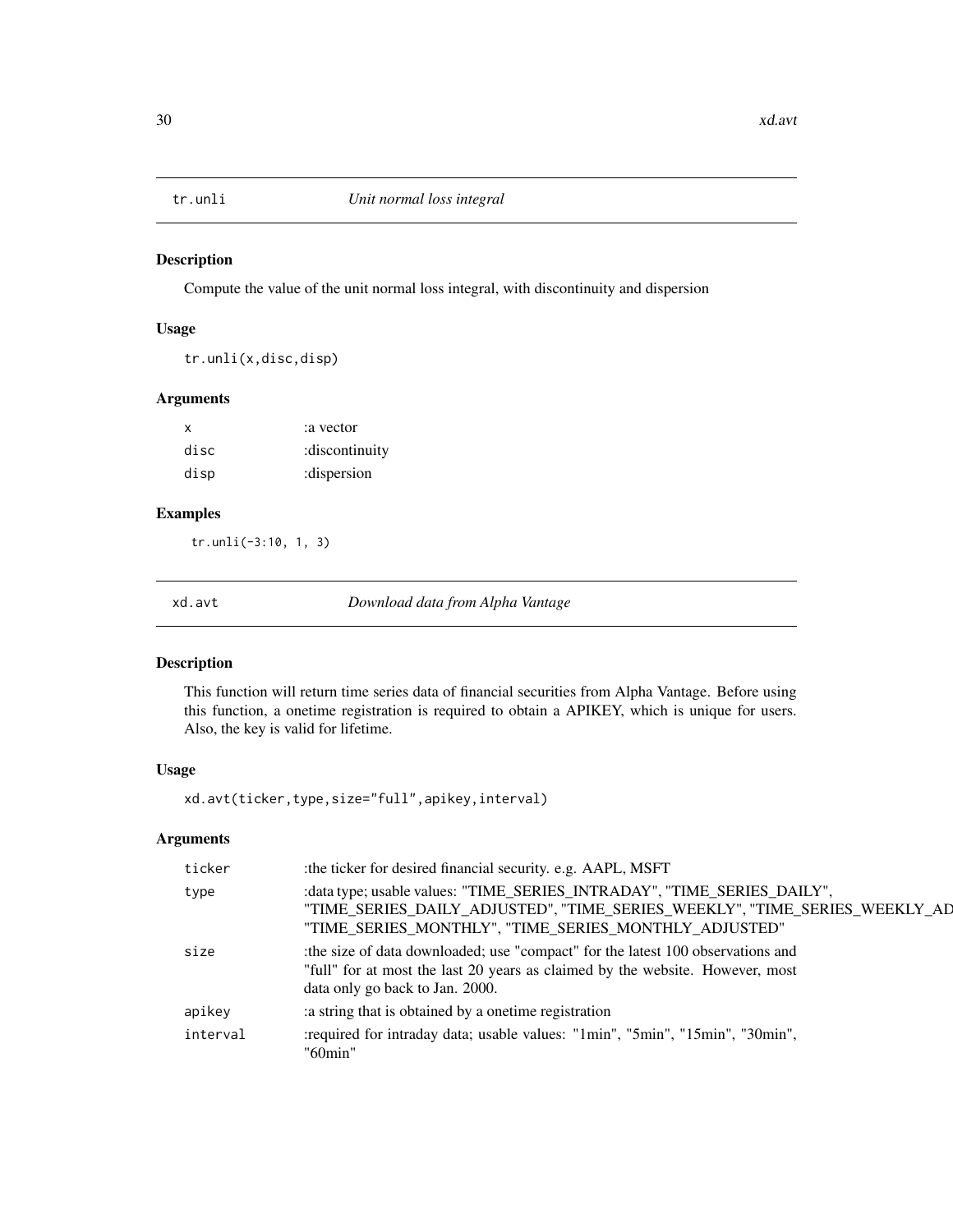#### <span id="page-30-0"></span>xd.fred 31

# Examples

- # All parameters are required to be strings
- # The example is to download Ford Motor Company's daily adjusted price.
- # The apikey here is just for demonstration purposes.
- T <- xd.avt("T","TIME\_SERIES\_DAILY","full","QB45BDBGP0O7W8TB")

xd.fred *Download data from Federal Reserve Bank of St. Louis*

# Description

This function returns a data from the Federal Reserve Bank of St. Louis database. It can take one ticker or a string of tickers, which will output a merged data frame with all observations.

# Usage

xd.fred(tkr, start\_date, end\_date)

# Arguments

| tkr        | the data ticker or a string of tickers used by the database   |
|------------|---------------------------------------------------------------|
| start date | : starting date of the data (default is set as $1900-01-01$ ) |
| end date   | : ending date of the data (default is set as $2018-01-01$ )   |

#### **Examples**

```
cpi <- xd.fred("CPIAUCSL") # CPI data
head(cpi)
tail(cpi)
tkr <- c("CPIAUCSL", "DGS10", "A191RO1Q156NBEA", "UNRATE")
output <- xd.fred(tkr, start_date = "1900-01-01", end_date = "2018-01-01")
head(output)
#Frequently used tickers:
#CPIAUCSL: Consumer Price Index for All Urban Consumers: All Items
#A191RL1Q225SBEA: Real Gross Domestic Product
#DGS10: 10-Year Treasury Constant Maturity Rate
#UNRATE: Civilian Unemployment Rate
```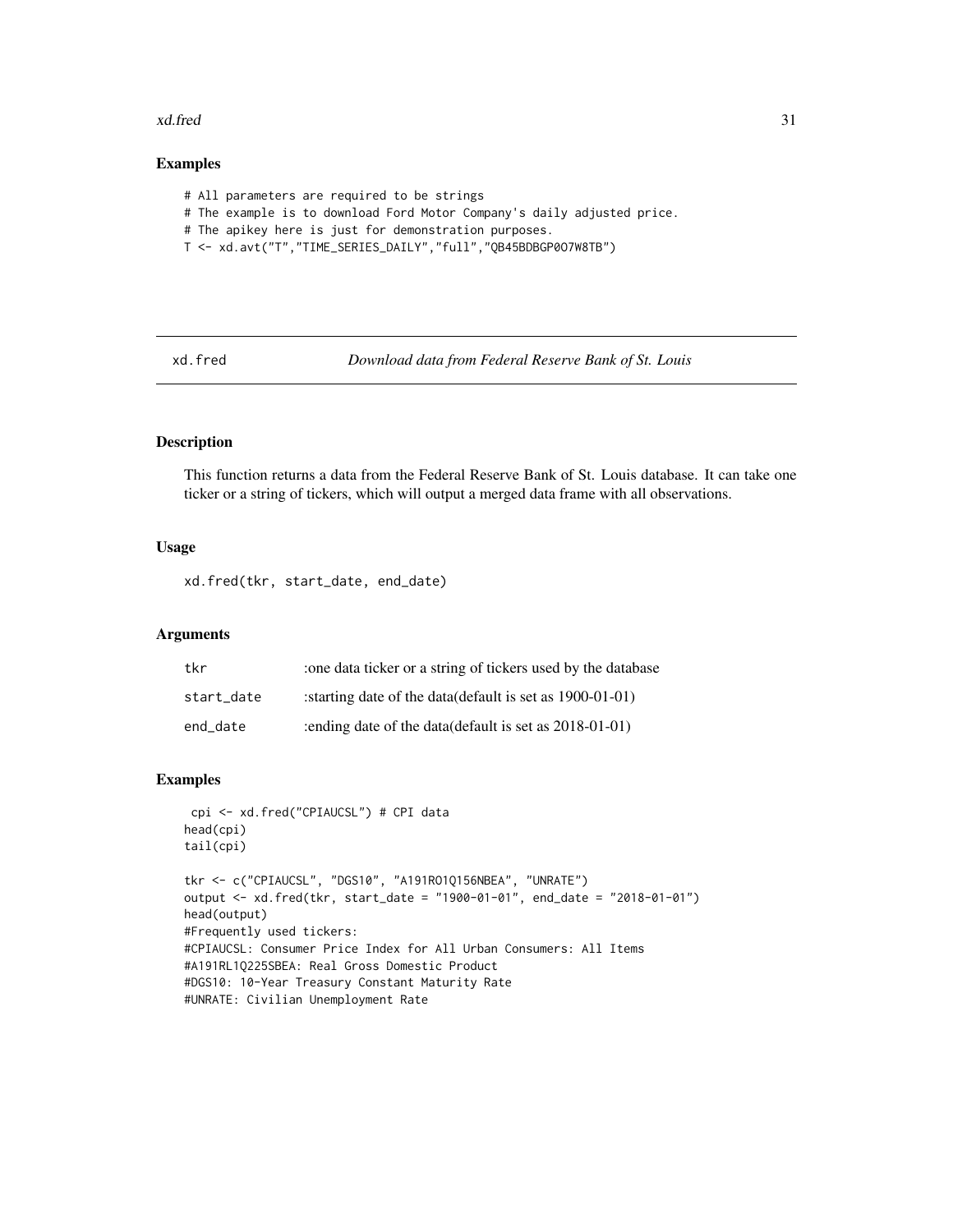<span id="page-31-0"></span>

This function returns a data contains information of data name, type and tickers

# Usage

xd.fred.tickers()

# Examples

xd.fred.tickers()